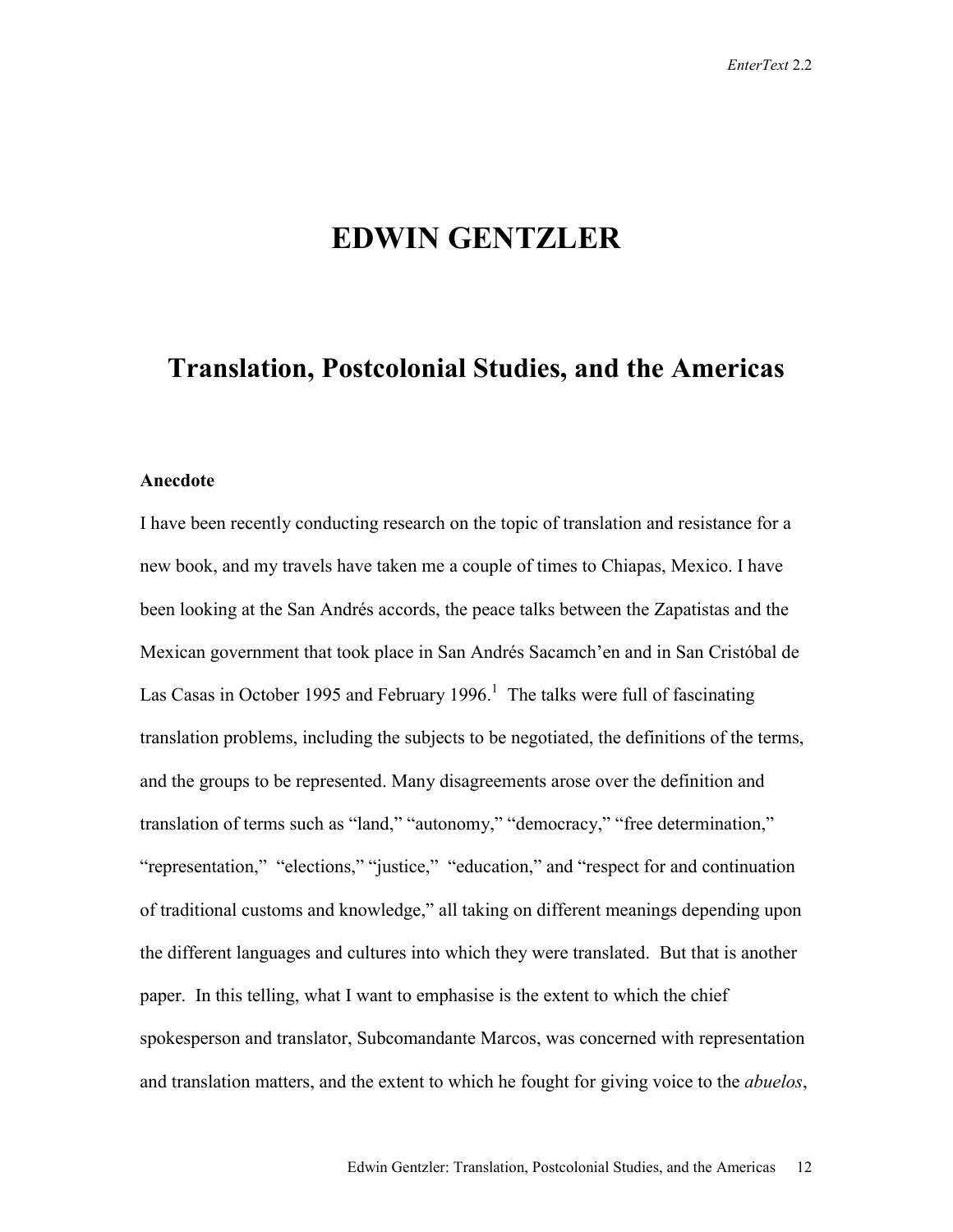to the indigenous tongues, and to modes of expression ingrained in the indigenous cultures. One of Marcos's big points was to have not a rectangular table with two long sides for the Zapatistas versus the government, but a larger table with at least four equal sides, one for the government, and several sides for multiple indigenous groups. Multiple groups within the indigenous societies, including but not limited to those allied with the Zapatistas, were much hoping to find conditions of positive change that would lead to better relations with the rest of Mexican society.

 In the end, representatives from twenty-two Mexican states, including community leaders, anthropologists, lawyers, educators, linguists, social workers, human rights activists, writers, and artists attended the talks. The majority of the representatives were indigenous peoples, rooted/tied to/anchored in their *particular* traditions, organisations, communities. The goal of the Zapatistas at the talks was that representatives would make proposals for *all* indigenous peoples of Mexico, not just proposals for any particular ethnic group. Not all Native American problems are the same. Many languages are involved, including Chol, Tzotzil, Tzetzal, and Zapotec; different religions are involved, including Catholic, Protestant, Mayan, even Muslim; and different indigenous groups have different political affiliations, including PRI, PAN, Communist, and Socialist. The problem of negotiation, from the Zapatista perspective, could not be viewed in binary oppositions: Zapatista/government; urban/rural; indigenous/imperial; rich/poor; or coloniser/colonised. When a Priist, a Panist, a Catholic, or a Communist attempted to get the representatives to vote on an issue reflecting some party interest, the Zapatistas would continually work not to let the talks move in the directions of some *vested* social, political, or religious interest. The first goal of the Zapatistas was to allow those who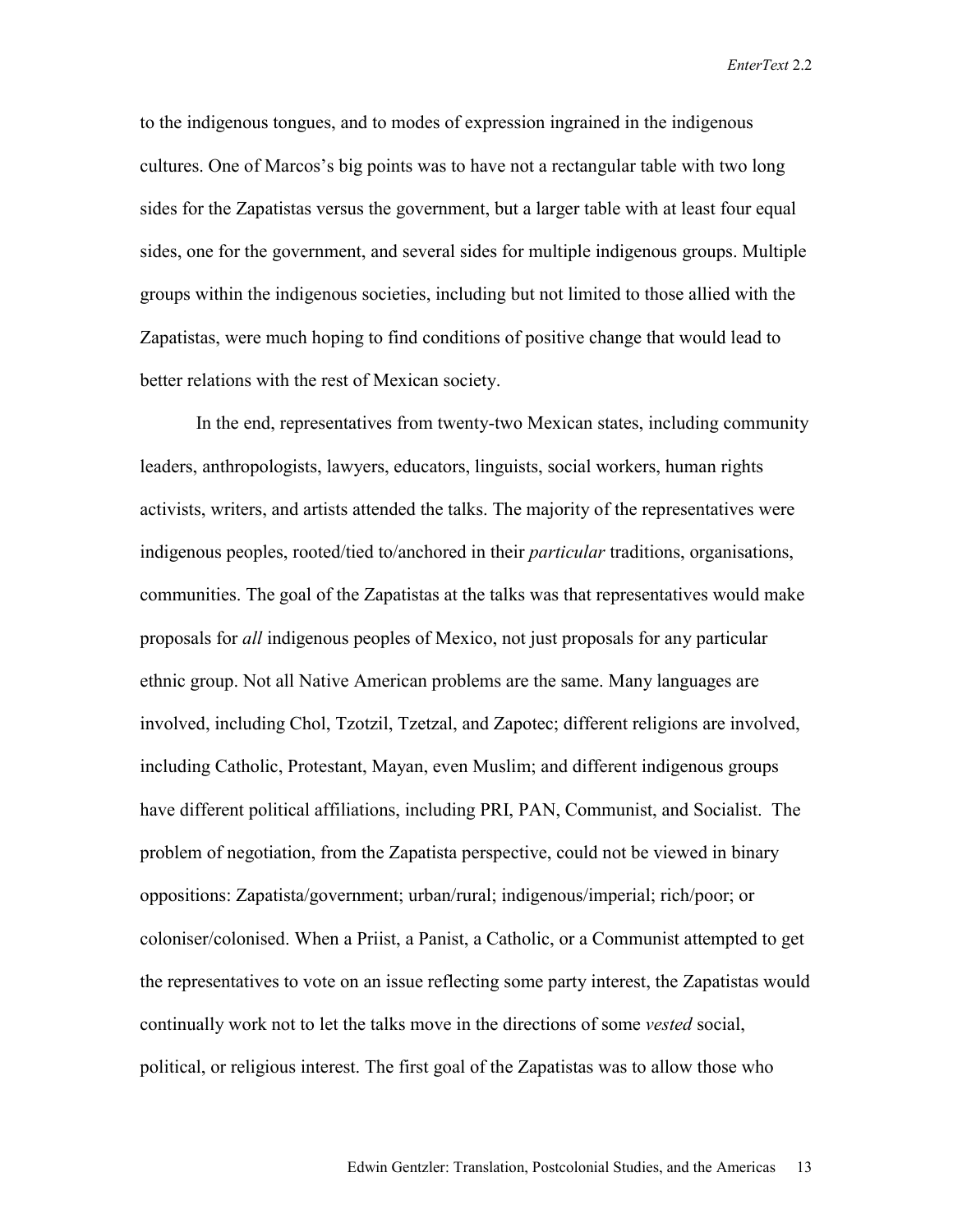have been silenced too long to be heard. Marcos's idea for the negotiations was to let languages, thoughts, and desires proliferate, juxtaposed and disjointed, before any summarising and classifying could occur. And then when classifying, Marcos's idea was to move away from old categories of negation—laws, limitations, castration, and prison—and toward opening avenues for new and creative thought which would allow multiple forms of "justice," "autonomy," "democracy," "representation," and "selfdetermination" to proliferate, so that no individual voice, interpretation, or translation would be silenced. The translation of these key terms, thus, is not something that can be looked up in a bi-lingual dictionary, but is at present unwritten. The meanings for the future of Mexico will evolve only after drawing on all the possible translations from all the multiple languages and cultures that comprise the Mexican state.

### **Introduction**

I shift focus now from the problems in Chiapas, Mexico, to the Americas in general. While postcolonial translation in the Americas is clearly lagging far behind models and strategies developing in former British colonies in Asia, or former French colonies in northern Africa and southeast Asia, a growing body of theories and strategies for postcolonial translation is emerging in the Americas. Similar questions apply in the New World. In translation, how does one, when writing in the language of the target culture, especially if that language is a descendent of a Western European language, give voice to the ideas, thoughts, language, sounds, metaphors, as expressed in another/foreign/ different language, especially if that language is a Native American language? In this paper, I look briefly at three leading voices of postcolonial translation in the Americas: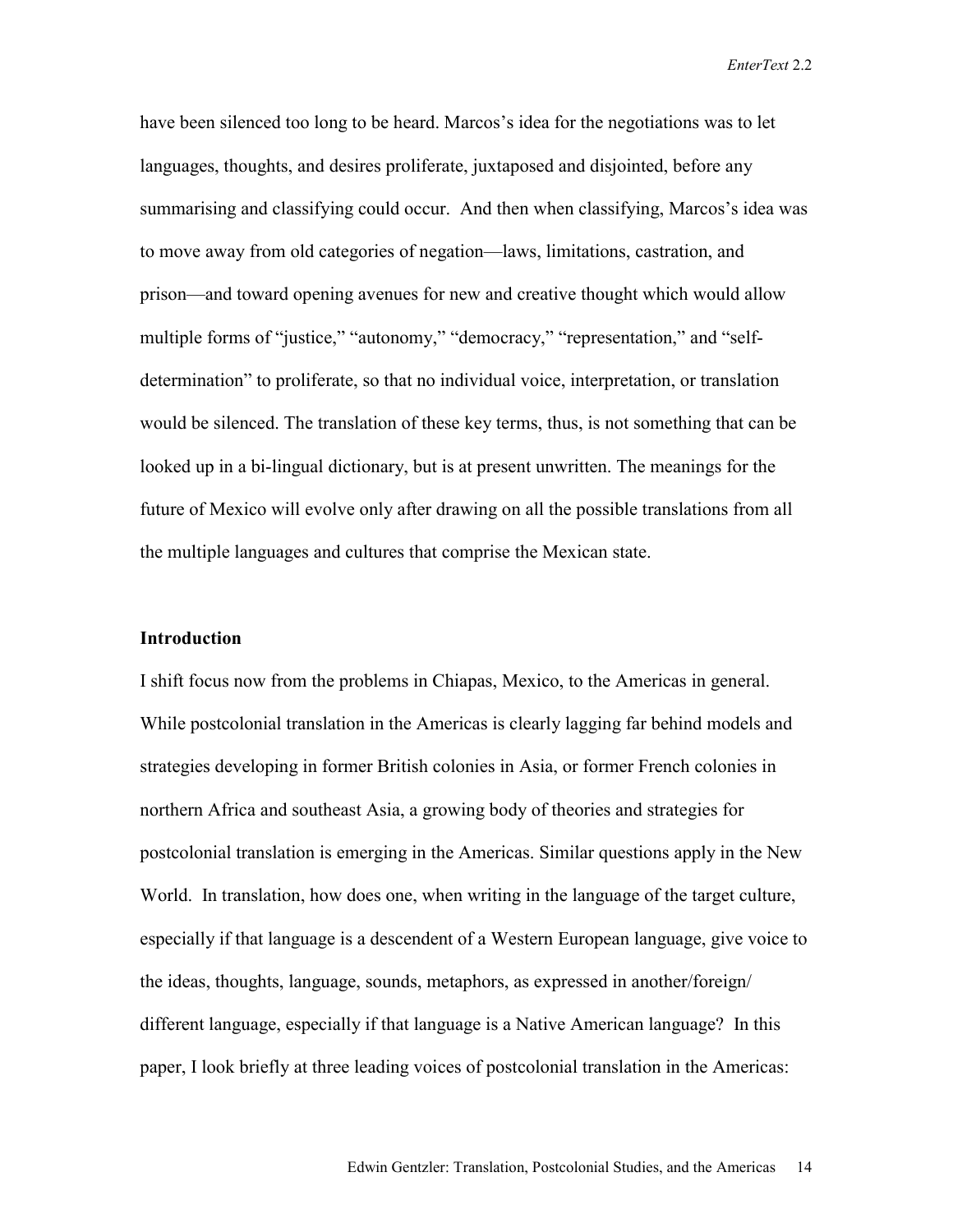Larry Venuti from the United States representing "foreignizing" translation, Nicole Brossard/Susanne de Lotbinière-Harwood in Canada, representing *"réécriture au féminin,*" and Augusto and Haroldo de Campos in Brazil, representing "cannibalistic" translation. I then look at what might be called the first wave of criticism of those theories levied by translation scholars such as Douglas Robinson, Rosemary Arrojo, and Roberto Schwarz, who critique the respective postcolonial theories above. I conclude by raising questions regarding the respective critiques, wondering if their forms of critique do not reflect vested interests that might hinder rather than further the exploration of postcolonial thought and modes, including translation, for giving voice to those ideas.

#### **Lawrence Venuti: "Foreignizing Translation"**

Perhaps the most influential and controversial translation studies scholar of the last decade in North America has been Lawrence Venuti, editor of the pioneering anthology *Rethinking Translation: Discourse, Subjectivity, Ideology* (1992), author of two major books on translation—*The Translator's Invisibility: A History of Translation* (1995) and *The Scandals of Translation: Towards an Ethics of Difference* (1998)—and compiler of *The Translation Studies Reader* (1999).<sup>2</sup> Venuti's contributions to translation studies are multiple. In this paper, I will refer primarily to his concept of "foreignizing" translation, which has been used by scholars such as Sherry Simon and Samia Mehretz when referring to postcolonial translation.

Venuti's main thesis is that translation tends to be an invisible practice in the United States. Translations are judged to be successful when they read "fluently,"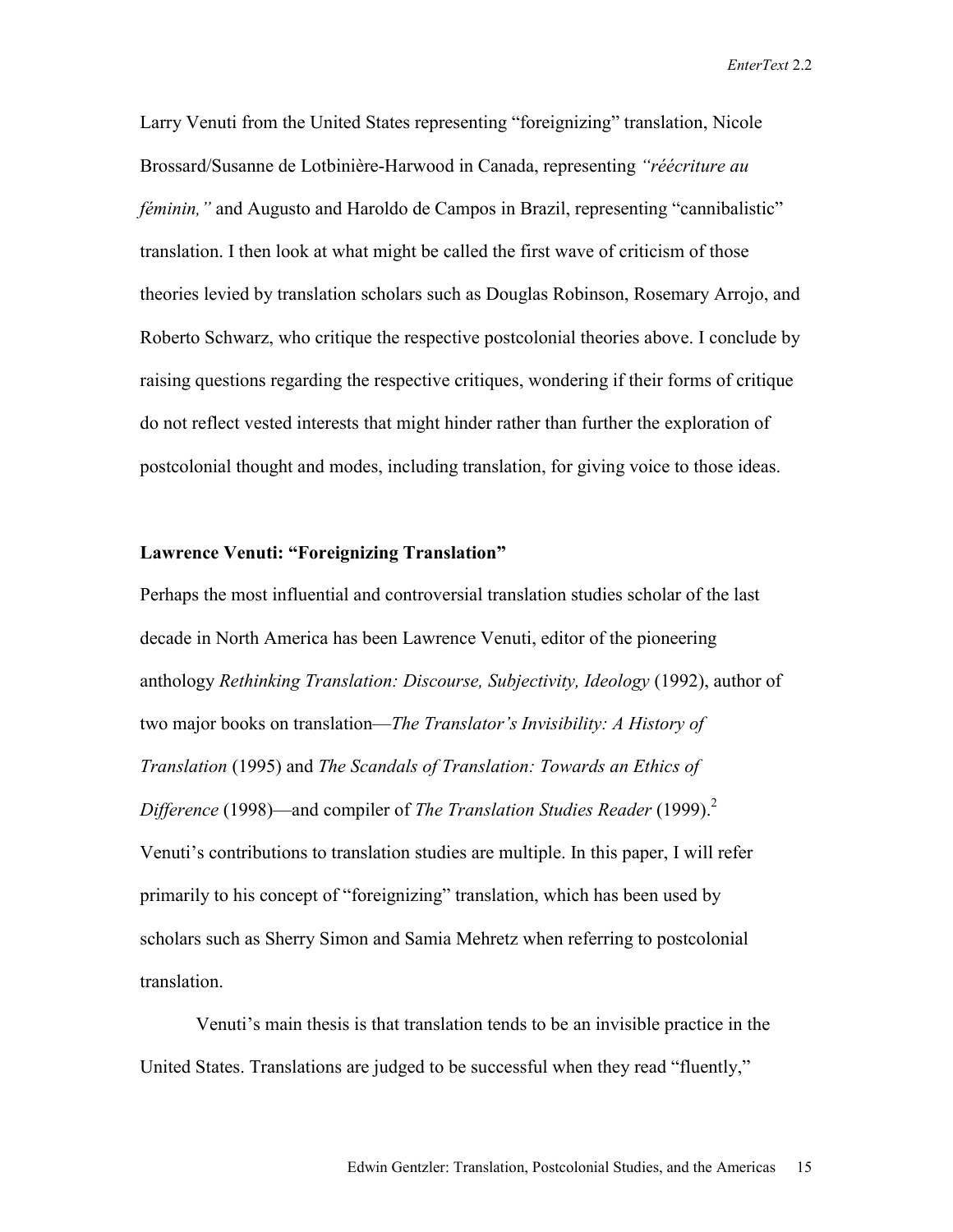giving the appearance that they have not been translated. This belief, shared by a network of professionals within the translation industry, including publishers, editors, reviewers, readers, and even the translators themselves, reinforces fairly traditional notions of authorship and colonialist conceptions of constructing an original.<sup>3</sup> The problems with such a situation, according to Venuti, are twofold: first, it marginalises practising translators, colonial and non-colonial alike, making them subservient to the author and defining their practice as derivative and secondary; and secondly, and perhaps more importantly, it erases the linguistic and cultural differences of the foreign text that the very act of translation purports to carry over into the receiving culture. By rewriting the text according to the prevailing styles of the receiving culture—in this case invariably the colonising power—and by adapting images and metaphors of the foreign text to the target culture's preferred systems of beliefs, translators are not only severely constrained in terms of their options to carry out their task, but also forced to alter the foreign text to conform to the receiving culture's forms and ideas.

To contradict colonial modes of discourse, Venuti advocates "foreignizing translation" and/or "abusive fidelity." By "foreignizing" he means any translation strategy that resists domestication, fluency, and transparency.<sup>4</sup> By "abusive fidelity" he means much the same thing: the translator seeks to reproduce those very features of the foreign text that "abuse" or resist the prevailing forms and values in the receiving culture, thereby allowing the translator to be faithful to aspects of the source text, but still participate in effecting cultural change in the target language.<sup>5</sup>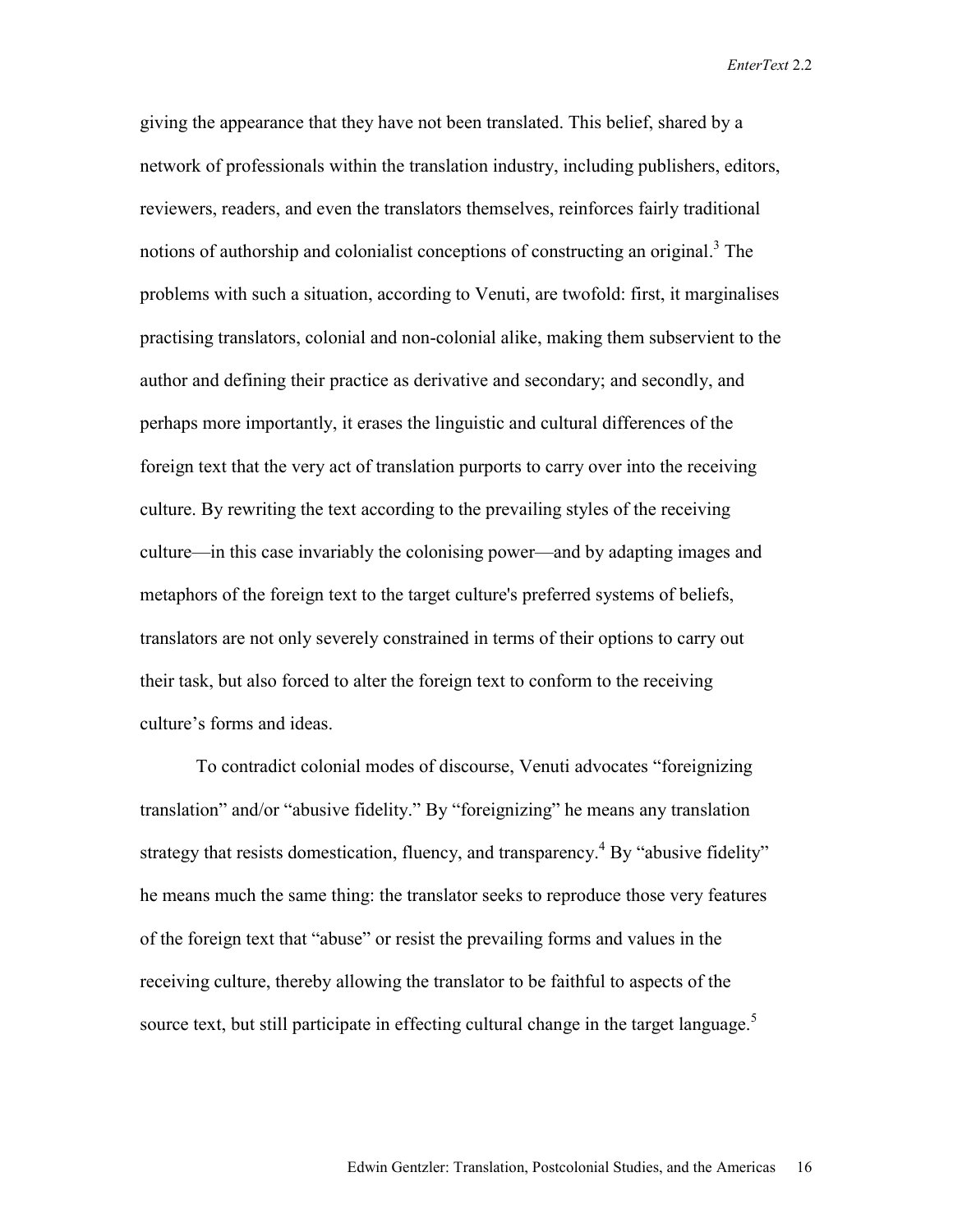What features does Venuti suggest that the practising translator reproduce? Precisely those that signal linguistic and cultural difference. He is attracted to poststructural strategies that foreground the play of the signifier, puns, neologisms, archaisms, dialects, satire, fragmented syntax, and experimental forms, all of which result in discontinuous, fragmented, and less than unified final texts. Such translation techniques expose the illusion of transparency by making the translator's work visible, and thereby encouraging a rethinking of the secondary, derivative status of the translator. They also, ironically, preserve important elements of the source text that frequently are smoothed over, elided, and/or adapted to the point that they are no longer recognisable. Thus one can see the attraction, for postcolonial translators, of Venuti's preferred style.

Questions remain regarding Venuti's recommendations for practising translators. While he clearly likes poststructuralist theories, and scatters references to Derrida, Cixous, de Man, Deleuze and Guattari throughout his texts, I suggest this poststructuralist vocabulary can be deceiving. Venuti's theory may be more modernist than postmodern, and his "alternative" is still couched in the same "faithful" vs. "free" debate that has characterised translation for thousands of years. In his history of translation in North America sketched out in *The Translator's Invisibility*, Venuti clearly favors translators such as Ezra Pound (translator of Provençal poets, Old English epics, and Chinese ideograms), Dudley Fitts (translator of classical texts), Celia and Louis Zukovsky (translators of Catullus's poetry), and Paul Blackburn (translator of Provençal poets and later of Julio Cortázar), who are all praised by Venuti for their "foreignizing" strategies. These translators can hardly be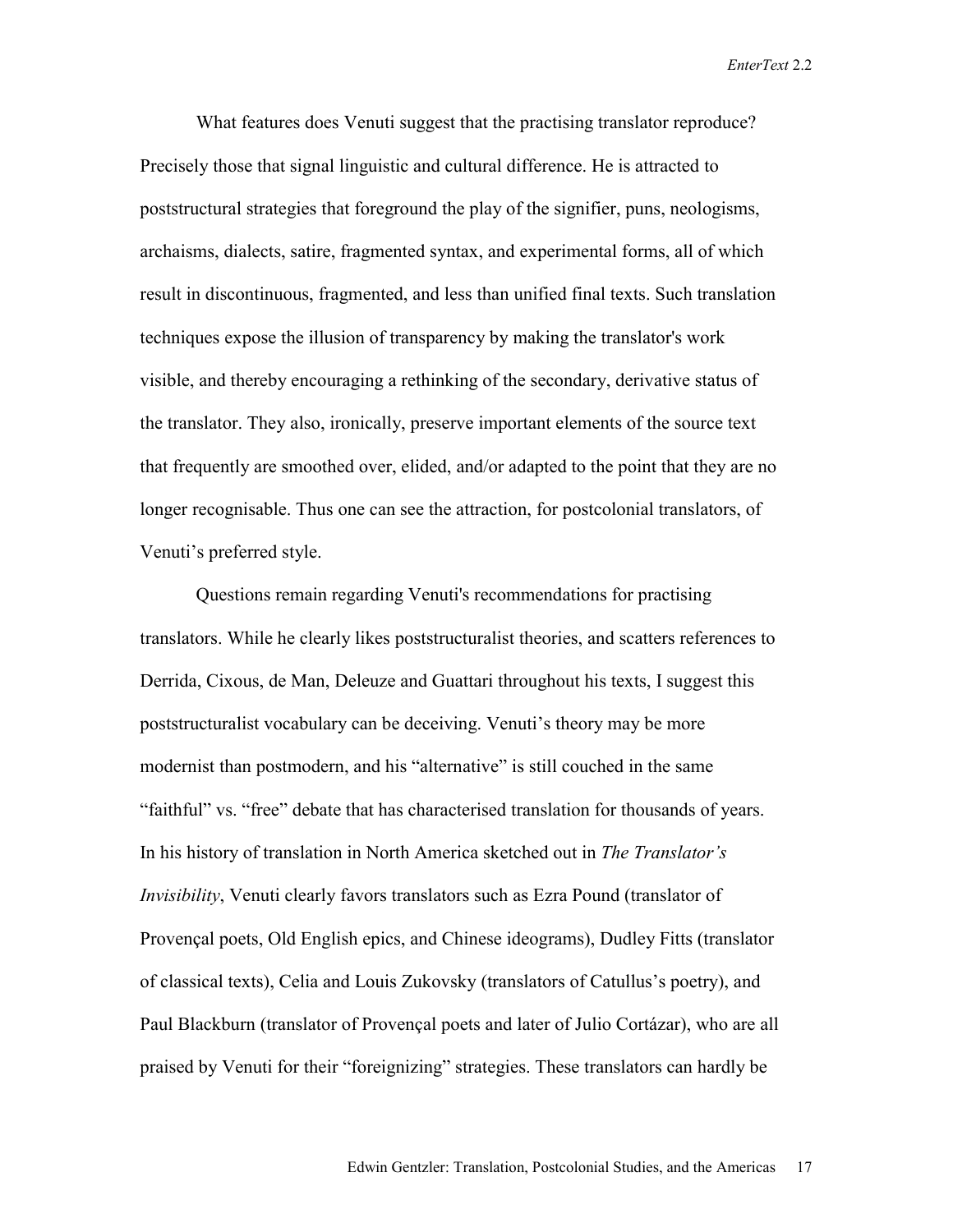called postcolonial translators. The link, he claims, is that these translators are "marginal" translators. The term "modernist" or "non-academic" might be more appropriate, for these translators' linguistic, sexual, and political translation choices have challenged and offended more traditional scholars, and many academic reviewers have criticised their linguistic and cultural choices. But in terms of creative writers and practising translators in the United States, their translations are well known and perhaps even more influential than their academic counterparts. The strategies employed—an emphasis on vitality and energy; the absence of aesthetic references in favour of material ones; the sexual frankness; the use of varied lexicons, dialects, colloquialisms, and vernaculars; the attention to the music and tone; and the use of archaisms and foreign terms—all reflect conventions well known in modernist texts.

The two paradigms Venuti sets up for translation—fluent and foreignizing seem to allow no middle ground. With regard to the history of translation in the United States, not all the translators he wishes to categorise as producing fluent translations would agree; many, including Felsteiner, Kunitz, Merwin, Bly, Weissbort, Auster, and Wilbur—translators who do not subscribe to Venuti's preferred strategies—are in their own ways quite successful in importing foreign ideas and concepts. Additionally, many of the translators he claims as marginal and abusive, are in fact drawing upon long literary traditions of using translation to challenge cultural norms of the receiving society. Many of Venuti's proposals for practising translators remind scholars of Brechtian alienation effects, or Russian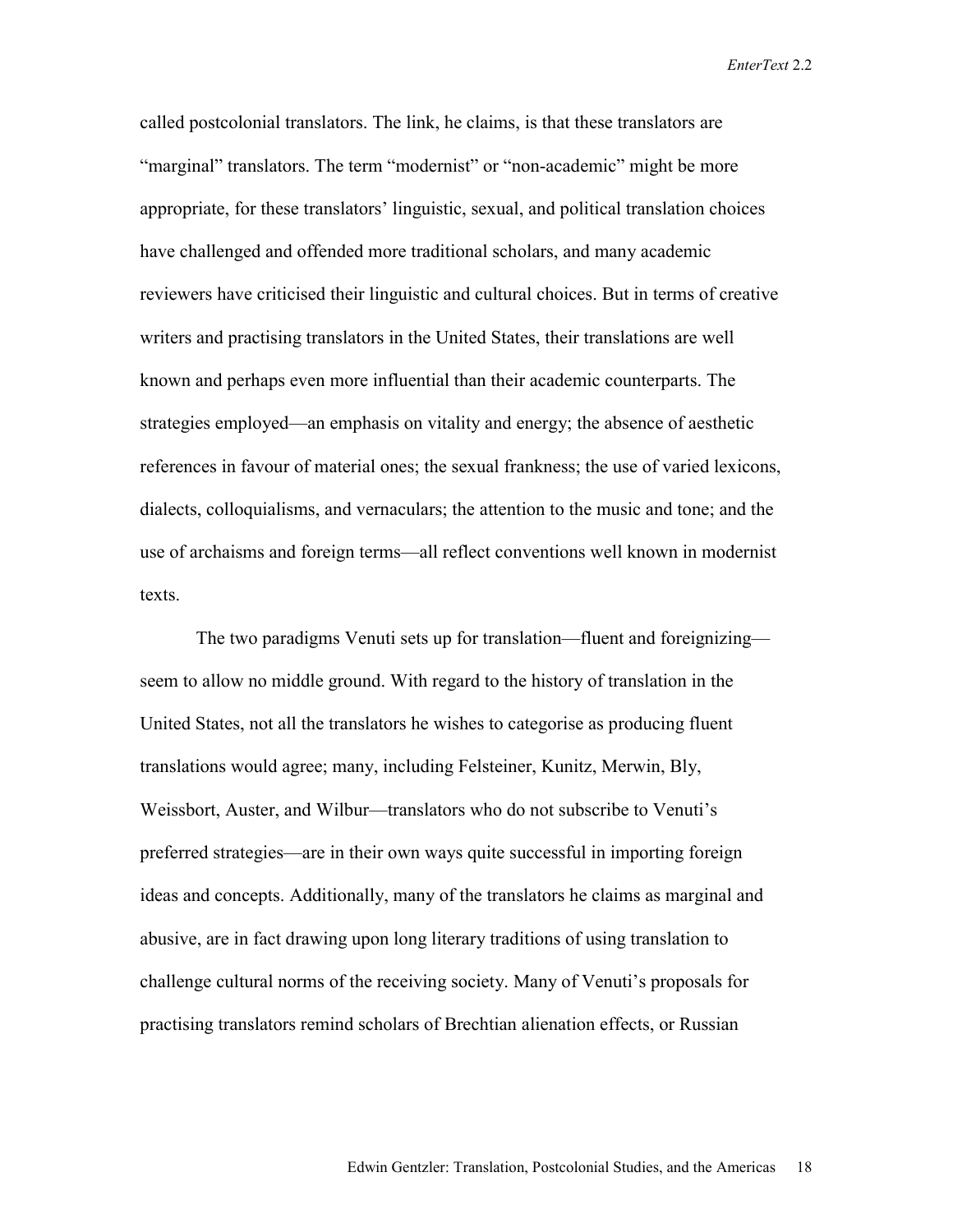formalist *ostranenie* elements, rather than the poststructuralist devices to which he alludes.

Some critics who are involved in the rethinking of postcolonial translation theory have pointed out that Venuti's strategy is not new. Marilyn Gaddis Rose calls his approach "neo-literalist", not poststructural or postcolonial. Other scholars have gone further. Douglas Robinson<sup>7</sup> suggests that with regard to Venuti's translations of Tarchetti, or Suzanne Jill Levine's translation of Cabrera Infante, the translators are actually *more* faithful to the foreign syntax and semantics that those translators whose work is deemed more fluent. Robinson proposes that Venuti's theory is elitist, appealing primarily to a narrow range of North American intellectuals, and not to the popular, populist middle and lower classes, to normal practising translators, or, especially, to peoples with oppressed ethnic backgrounds. Other translation scholars, such as John Milton in Brazil, have echoed the "elitist" charge.<sup>8</sup> Michael Cronin in Ireland goes even further, suggesting that perhaps such a foreignizing strategy might work in some cases—such as Venuti's translating an Italian bohemian poet—but that one should be careful about any such universal application of the strategy.<sup>9</sup> Smaller countries with lesser known languages and traditions may not appreciate translators from large and powerful countries such as the United States committing such ab-uses to their texts and turning all writers from postcolonial cultures into a kind of homogeneous modernist text. Indeed, such acts might be interpreted as another kind of manipulation or colonisation. Venuti, while claiming to be on the side of the oppressed and ethnically marginalised, has modelled a theory that advocates that the "foreignizing" strategy be used to break down the hegemonic norms of the North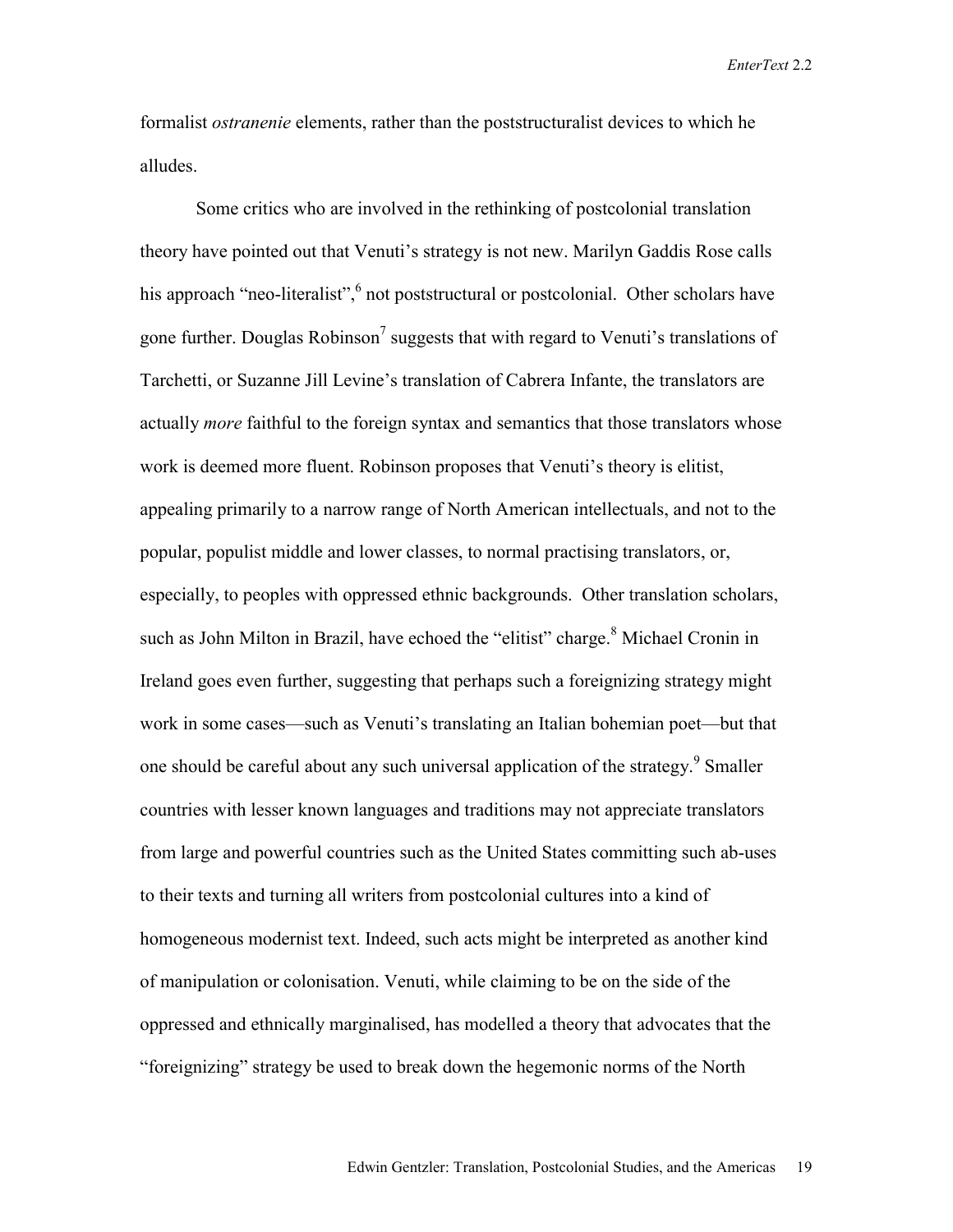American (European) culture. However, the strategy in practice also tends to commit abuses against the source-language culture and author, creating all too familiar unbalanced relations of power with the source-language author having little or no way of fighting back.

#### **Nicole Brossard/Lotbinière-Harwood/Barbara Godard:** *réécriture au féminin*

A group of feminists in Quebec have taken a different course from Lawrence Venuti, rethinking postcolonial translation not as a form of writing in opposition to some sort of prevailing "fluent" paradigm, but rather as a new form of productive writing in and of itself, meshed or interconnected with "original" writing. As the French feminists developed a kind of writing they called *écriture féminine* to challenge the logocentric male discourse of their culture, so too did the Quebec feminists develop a kind of translation they called *réécriture au féminin* (rewriting in/of the feminine), one that emphasises difference without hierarchising and that celebrates creativity in both translation and original writing. For writers such as Nicole Brossard, author of novels such as *Picture theory*, *La Lettre aérienne*, and *Le Désert mauve*, 10 translation is not distinguished from "original" writing, and not viewed as a neo-literal, subordinate, derivative practice. Brossard encourages her translators, including Barbara Godard, translator of *These our Mothers* and *Picture Theory*, and Susanne de Lotbinière-Harwood, translator of *Under Tongue* and *Mauve Desert*, 11 to intervene, to write, to translate from within, and "to go further." The Quebec translators' task might be described both as resisting standard colonising French French in favour of a liberating Montréal French, as well as challenging patriarchal language wherever it may occur, in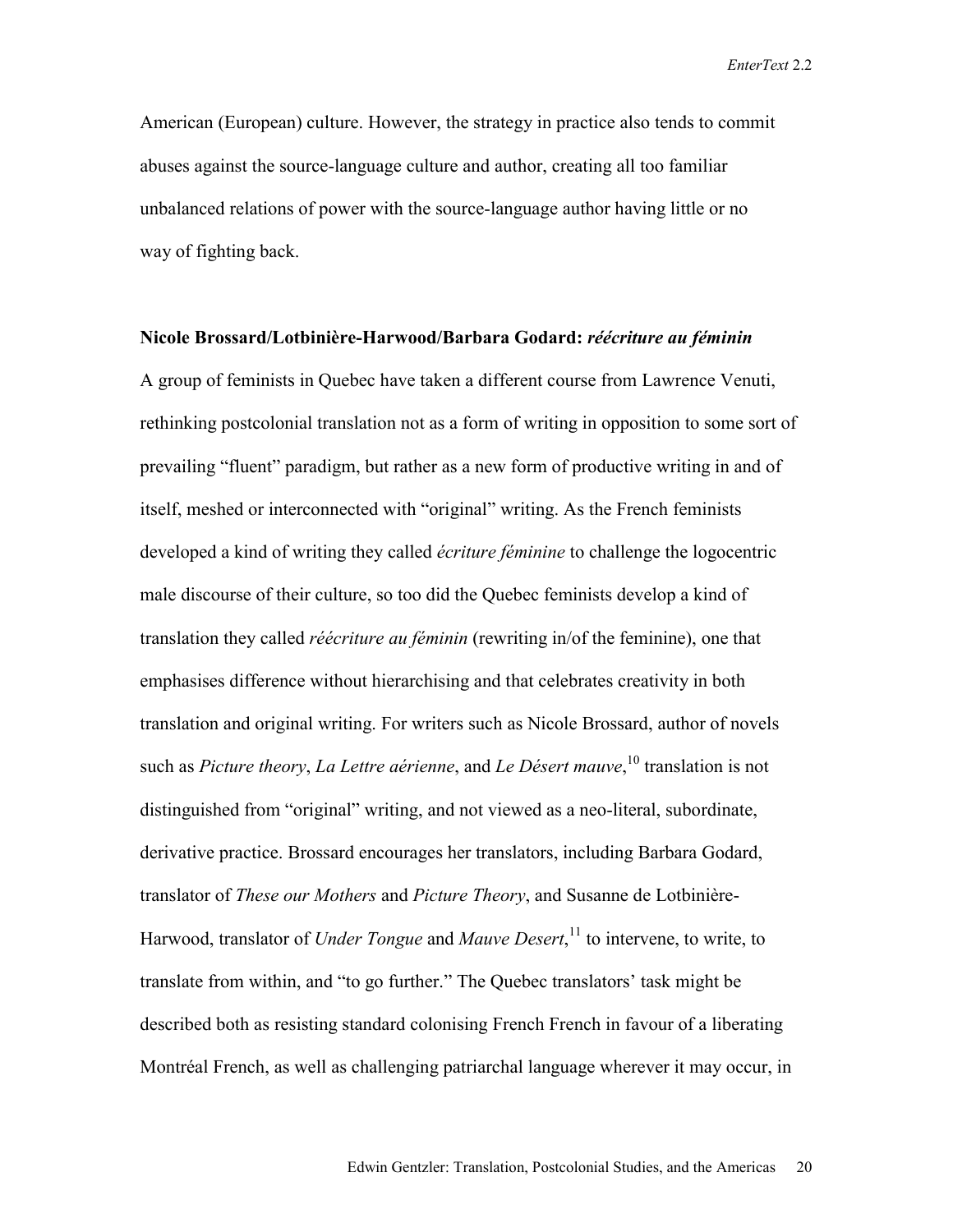standard French as well as in the encroaching United States English. *Réécriture au féminin* is cognizant of the constructed nature of language and the possibilities for participating in the construction of culture. Rather than positing sexual difference in language as something given, the Quebec feminists seem to be more intent on exposing the manipulated nature of language, the limitations imposed on a culture for reasons of colonisation and/or patriarchy, and creative possible solutions to escape those limitations.

Rather than using writing to exposes essential differences between masculine and feminine, the Quebec translators use translation to enlarge the semantic space shared by women and others whose voices have been covered up to the dominant discourse/language/cultural conditions of the given society. Rather than rewriting everything in the feminine, which implies a reversal of roles and the construction of another hierarchy, the Quebec women translators tend to see everything in context, with different kinds of texts—theatre, novels, poetry as well as catalogues, annual reports, legal texts, publicity brochures, travel writing—allowing for different kinds of liberties.<sup>12</sup> Thus the feminist project, which began as a women's translators movement, has evolved into a multiculturalist project and a rethinking of the very definition of Quebec culture, open to any number of differing voices.

What are some of the features characteristic of *réécriture au féminin*? In *Re-belle et infidèle*, 13 Lotbinière-Harwood reviews some of the strategies Quebec translators use to play with the language, including encoding new meanings with existing words as well as avoiding, or at least using ironically, pejorative words designating women. Similar to Venuti, the Quebec translators prefer puns, neologisms, and experimental forms. In her film *Firewords*, 14 for example, Quebec writer Louky Bersianik asks "*Vas-tu te faire*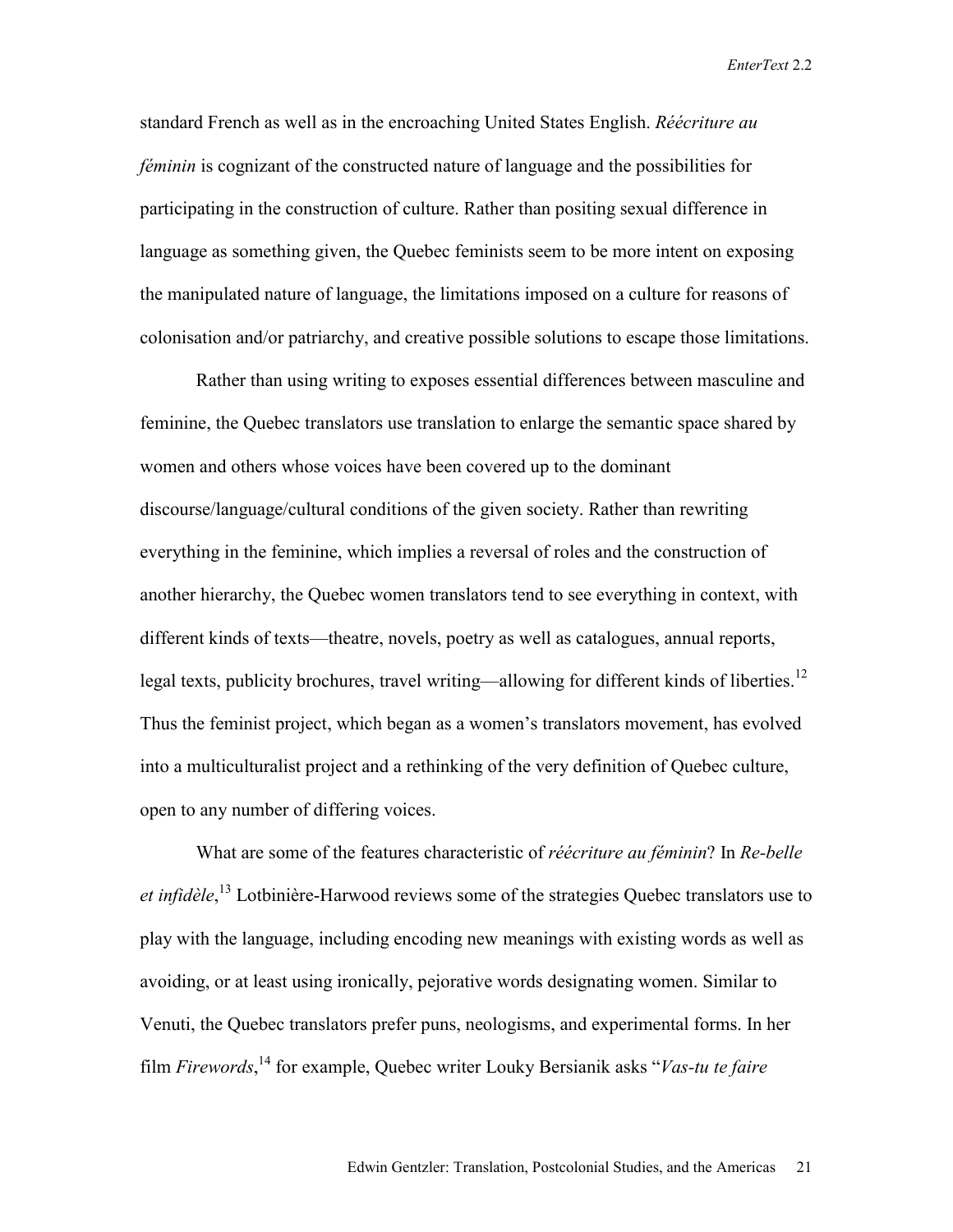*appeler une cafetière si tu tiens un café*?" (Literally, "Will you be called a coffee-maker if you run a café?"). *Cafetier*, the masculine form, describes the owner of a café; *cafetière* refers to a coffee-maker and is never used to refer to a woman owner. In her translation, Lotbinière-Harwood ironically uses "chefess" in "Are you going to be called a chefess?"15 Bersianik continues with "*Quel est le féminin de garcon? C'est garce!*" (Literally, "What is the feminine for *garçon*/boy? It's *garce*/slut!"). While at one point in French linguistic history, *garce* used to mean "girl," over time its meaning has shifted to the point where today its primary connotation is "slut" or "whore." Lotbinière-Harwood substitutes a similar slippage in English when she translates the passage as "What is the feminine of dog? It's bitch!"<sup>16</sup> In addition, translators are given the freedom to add to text, to run with the ideas, to expand upon the metaphors and images in the target language, thereby allowing new meanings to proliferate.

Yet the Quebec feminist translators are doing more than merely invoking French feminist typographical changes and resexing pronouns to destabilise male discourse; Translation, in the words of Barbara Godard, another translator of Brossard, becomes a way to signify difference in cultural codes despite its similarity to a source text. This difference is the key concept in the larger cultural practice of challenging the languages and cultural policies that govern the Canadian nation-state. She writes, "The feminist translator affirming her critical difference, her delight in interminable re-reading and rewriting, flaunts the signs of her manipulation of the text. *Womanhandling* the text in translation would involve the replacement of the modest, self-effacing translator."<sup>17</sup> Translation, thus, has become a major theme of the fiction and secondary literature itself. Translation, in their Quebec feminist view, can be used increasingly as a tool to articulate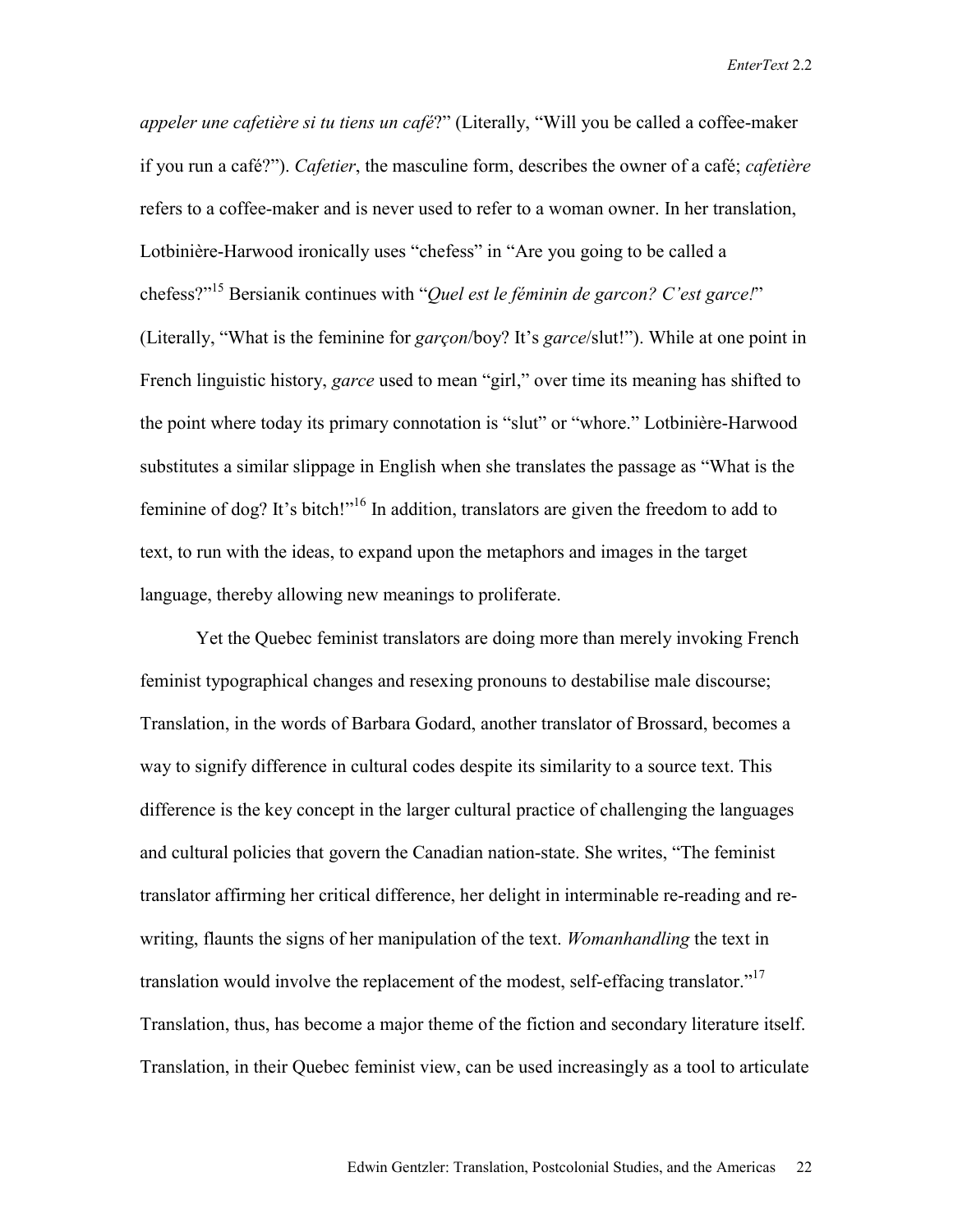a new theory of culture, one that is more inclusive, more "democratic" for all its citizens, and more open for change and evolution. Whereas in most countries, translation, including feminist translation, continues to be of marginal national interest, in Canada it has become one of the central issues in considerations in the highest literary and cultural circles.

Again, as in the case with Venuti, certain critics rethinking postcolonial translation have begun to critique the Quebec women. In "Feminist, 'Orgasmic' Theories of Translation and their Contradictions."<sup>18</sup> Rosemary Arrojo takes issue with the concept of *réécriture au féminin*, especially with its re-writing, re-reading, aspect, and the empowering of the translator that accompanies such a definition of translation. She particularly takes issue with Godard's notion of "womanhandling," equating it with traditional notions of manhandling and its accompanying notions of violence and manipulation. Despite claims to trying to find a new way of translation that is not governed by traditional binary opposites—neither masculine nor feminine, source/target text, faithful/free, good/bad—Arrojo feels that the Quebec feminists are prejudiced in favour of the feminine, and that whatever the in-between space that they claim to have opened up, it is essentially a feminine space and politics that in many ways mirror the violent and appropriative practices that have characterised translation in patriarchal cultures historically. Arrojo concludes that a search for a non-violent theory of translation, one based on respectful collaboration between author and translator is "utopic," "idealistic," and "incompatible" with any process to "determine and take over meaning,"19 which means, in short, incompatible with the process of translation itself. Arrojo wants us to realise that all translation involves political choices, and that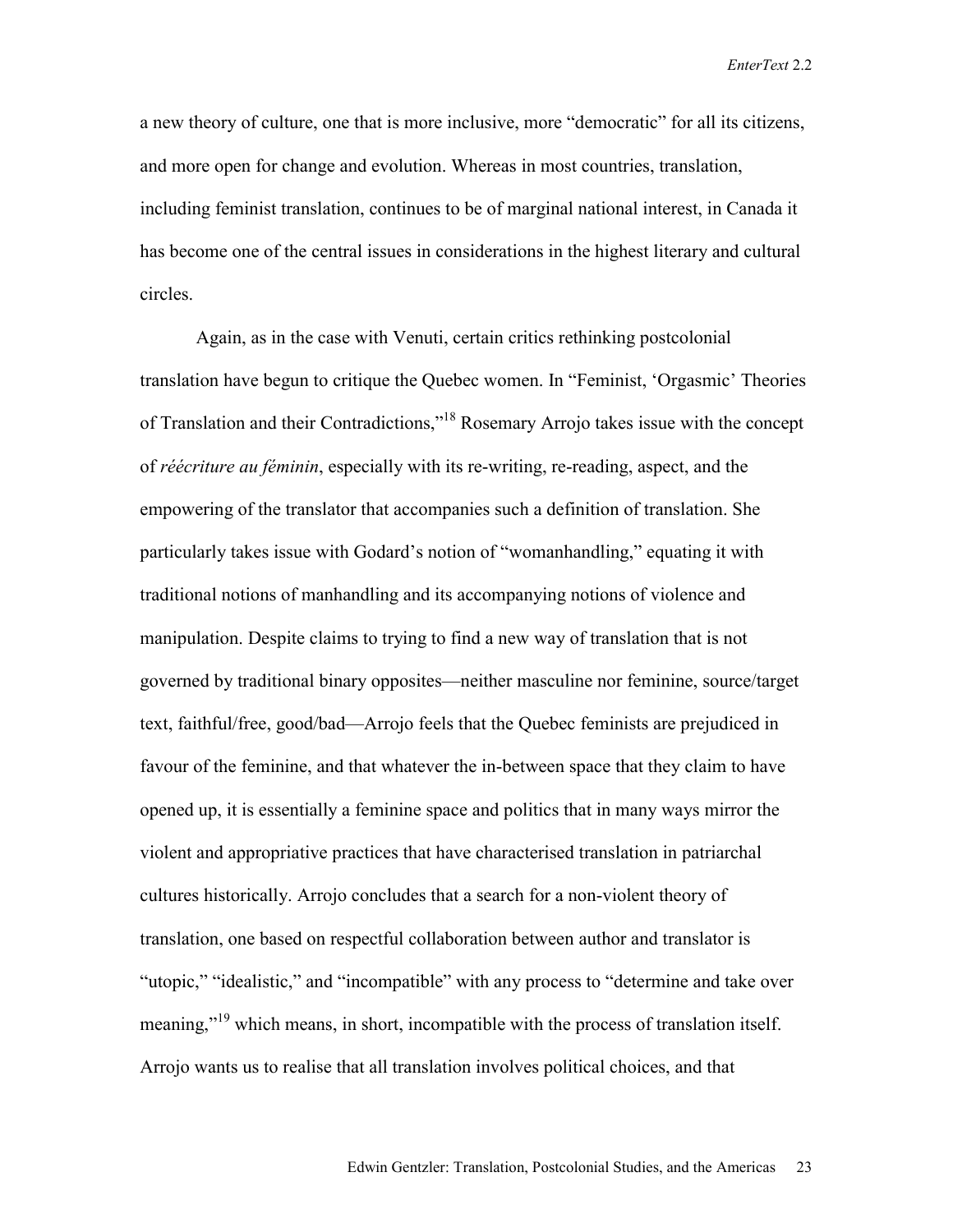translators need to be cognizant of their own interests and goals, and that these interests are inevitably biased and in some way violent, since they always intend to replace other texts and translations.

 Arrojo's critique, I think, does an injustice to the level of deconstructive and feminist thinking that has gone on in Quebec and unfairly equates often extremely respectful author/translator collaborations with violent, non-respectful, and confrontational theories of colonising translation. I find the contributions of the Quebec feminist translators significant in several areas, including their viewing translation as a movement across multiple sign-systems and languages simultaneously. I certainly do not find anything non-respectful in the Quebec feminist translation strategies. I am also attracted to their view of translation as a creative process, not just in terms of art, but also in terms of identity formation and the evolution of the society as a whole. The translator, together with the original author, is seen as a creative, evolving subject, and the activity of translation as one that involves an active/activist translator.

## **Haroldo and Augusto de Campos: Translation and Cannibalisation**

Perhaps the leading postcolonial theory to emerge from the Americas has been the *movimento antropófago* or "cannibalist movement." in Brazil. Founded by Oswald de Andrade in 1928 with the "Manifesto Antropófago," originally published in the first issue of the *Revista de Antropofagia*, 20 the group comprised just one of many avant-garde movements characteristic of the age, and indeed intersects with modernist movements and manifestos ongoing in Europe and the Americas at the time. This Brazilian movement more or less disappeared from view in the West until resurrected by a group of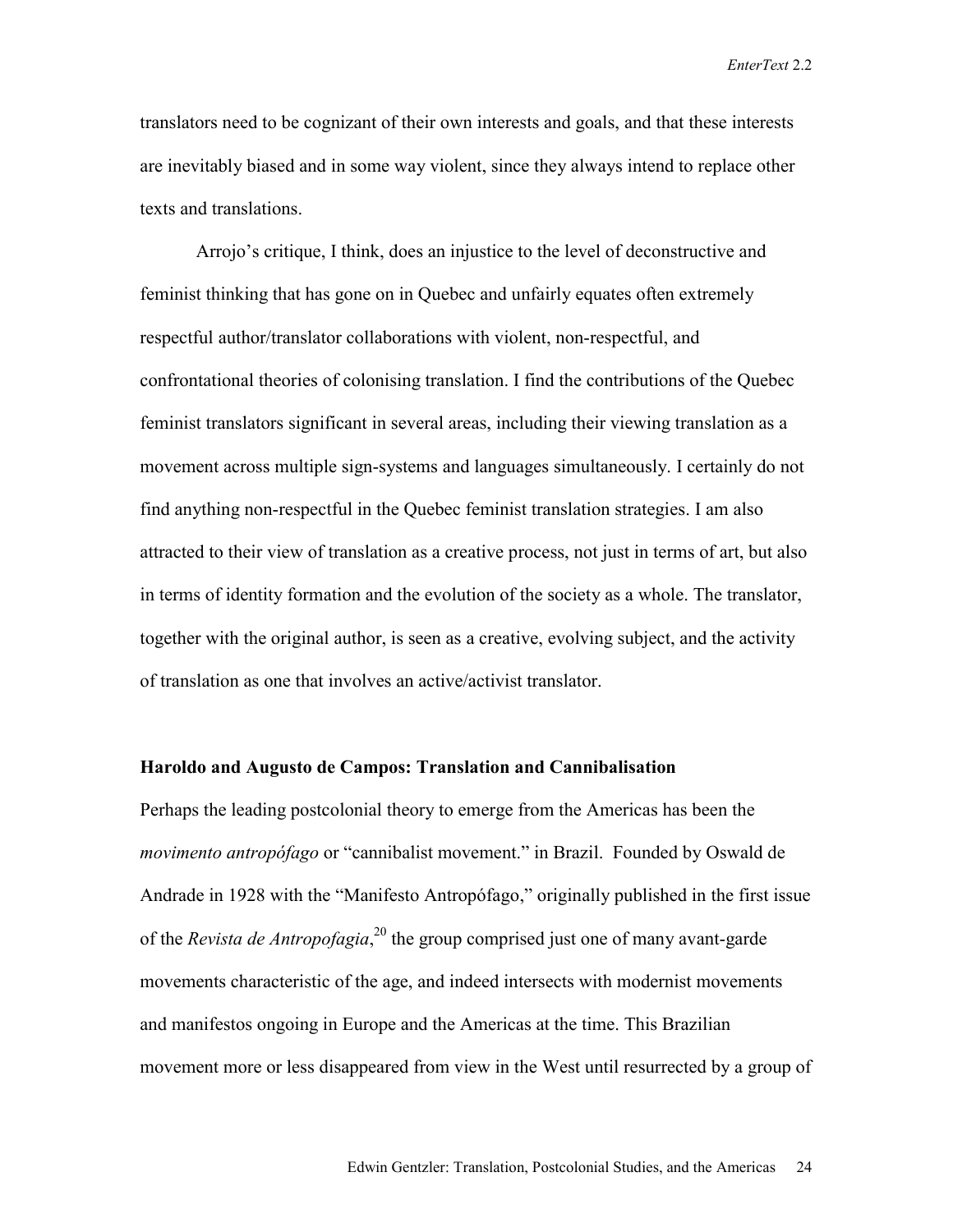translators such as the brothers Haroldo and Augusto de Campos in the mid-1960s, then by filmmakers such as Joaquim Pedro de Andrade, Glauber Rocha, Nelson Pereira dos Santos in the late 1960s and early 1970s, musicians such as Caetano Veloso in the 1970s and 1980s, and most recently by critics and theorists such as Else Vieira, Sergio Bellei, Roberto Schwarz, Nelson Arscher and others in the 1980s and 1990s.

The term itself derives from the cannibalistic acts of the Tupi Indians, the indigenous tribe first met by the Portuguese, French, and Spanish explorers. The Tupi practice, however, was by no means "heathenistic" or irreligious in any way. Despite the way it has been characterised by Western explorers, missionaries, and anthropologists, it was highly religious, and in many ways akin to the Christian practice of communion with its symbolic drinking of the blood of Christ. For the Tupi Indians, cannibalism had nothing to do with the European notion, which involves concepts of devouring, dismembering, and mutilation, but rather an act of taking back out of love, honour, and nourishment. Only the bravest and most virtuous soldiers were devoured. They would first be taken into the community to live among the families and children of the conquering tribe so that the people could learn virtuous behaviour from the captured soldier. The final act of eating the brave soldier was symbolic as well as physical. Cannibalism was seen as an act of nourishing, in which the positive values of the brave but defeated soldier would be digested and absorbed and become part of the future physical and mental identity of the victorious community. In a Darwinian fashion, the transfusion of blood was the means by which the virtues would be transmitted.

One of the best portrayals of the Tupi culture can be viewed in Nelson Pereira dos Santos's film *Como era gostose o meu Frances* [*How Tasty was my Little Frenchman*],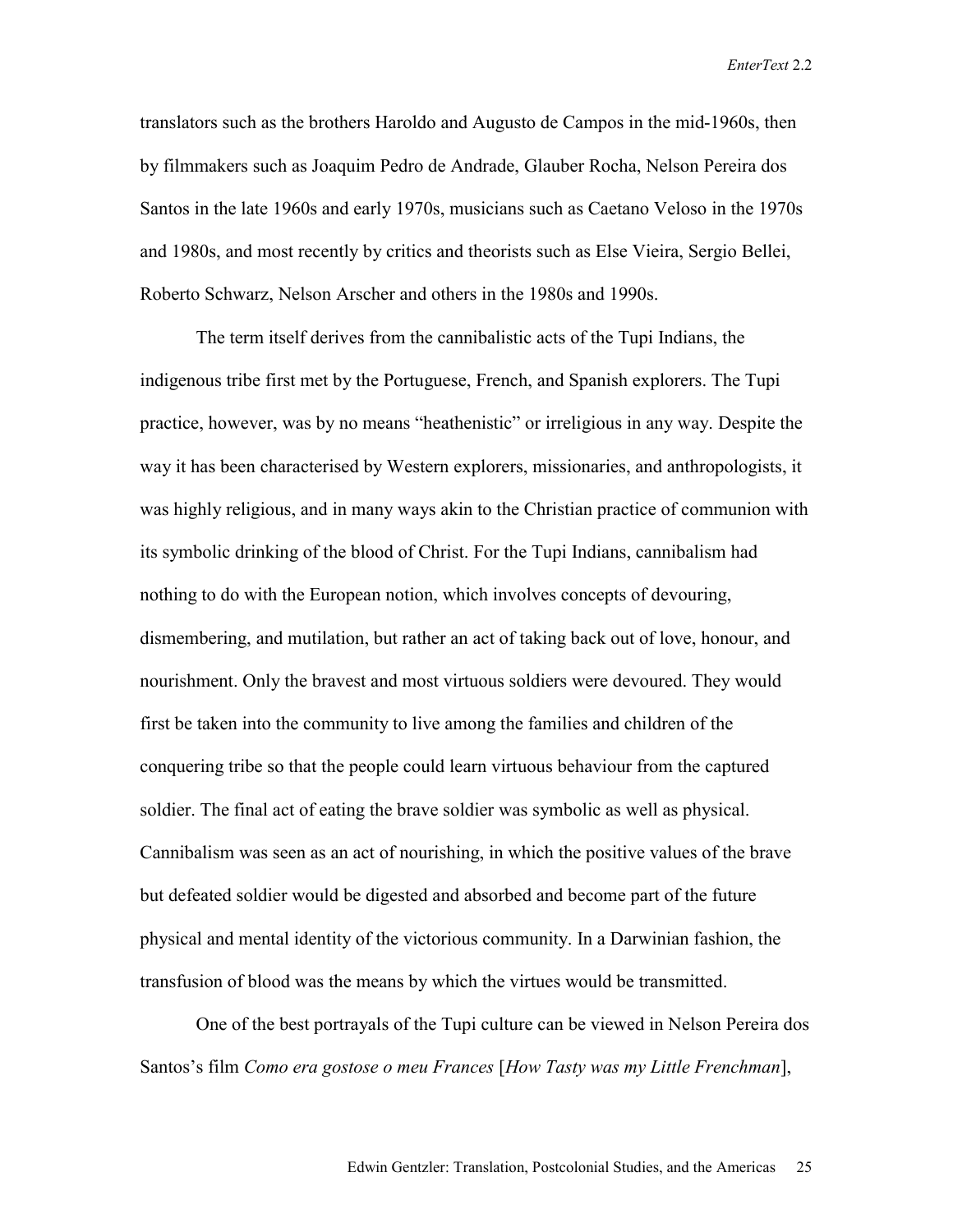produced in Brazil in 1971. Dos Santos, part of Brazil's *Cinema Nova* movement of the 1960s and 1970s, did extensive anthropological research on Amerindian tribes of Brazil and consulted historical depictions of such tribes, including the one by Hans Staden, a German gunner on a Portuguese ship who was captured by the Tupinambá tribe, but who escaped and wrote the account *Hans Staden, The True History of His Captivity, 1557.*<sup>21</sup> Dos Santos reconstructed a complete Tupinambá village with authentic sets and costumes based on paintings of the period. In the film, a Frenchman is captured and mistaken for a Portuguese soldier. He is taken to the Tupinambá village, where he lives with the chief's family and teaches the villagers many things, including how to use European weapons, including a cannon. He falls in love with the chief's daughter and becomes loved by her as well as by the rest of the tribe. Western viewers think that he will win the tribe's affection and his life will be spared, but they will be disappointed, for the love and reverence felt for the Frenchman, especially that of the chief's daughter, only underscores the tribe's resolve to carry out the ultimate act of reverence.

The leaders of the movement to re-evaluate and return to the cannibalist metaphor were the two brothers Haroldo and Augusto de Campos, poets, translators, and literary theorists, who rose to fame in the 1950s as distinguished concrete poets and translators, who began theorising literature and cultural studies in Brazil and Latin American in the 1960s, and who continue to be influential today. At the last count, Haroldo de Campos has written twelve books of poetry, eighteen of literary criticism, fourteen of translations/transcreations, as well as numerous essays on theatre, cinema, and the plastic arts. His theory of literature, which derives to a large extent from his work in translation, and for which he has coined numerous metaphors, including "recreation,"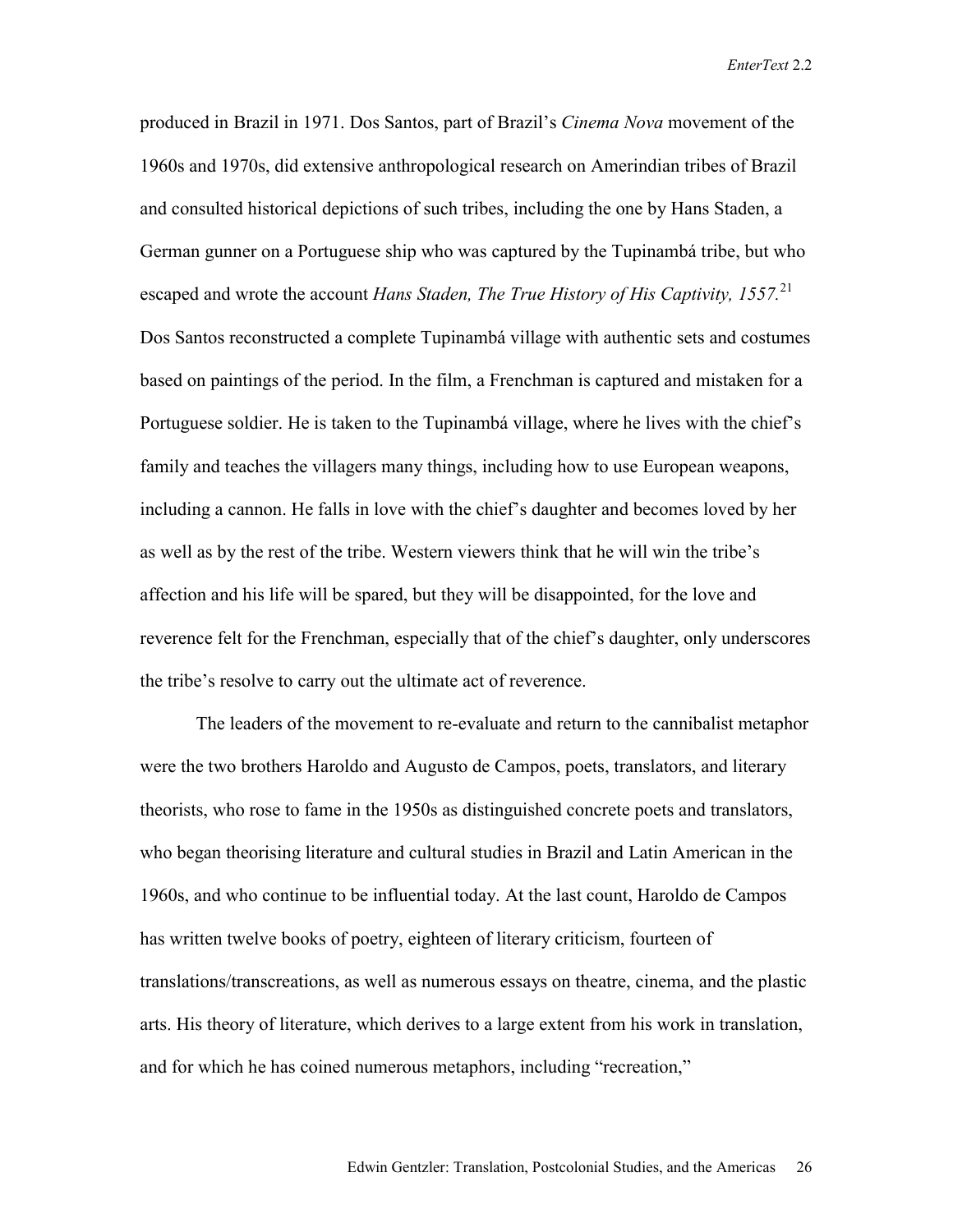"transcreation," "transtextualization," "transparaization," "transillumination," and most provocatively, "transluciferation mefistofáustica," resurrect and further develop the anthropophagist metaphor. Haroldo de Campos's essays from the 1980s, such as "Transluciferçao Mefistofáustica,"22 a postscript to his translation of Goethe's *Faust* published as *Deus e o diabo no Fausto de Goethe* [*God and the Devil in Goethe's* Faust], "Transblanco: Reflexion sobre la transcreación de 'Blanco' de Octavio Paz, con una digresion sobre la teoria de la traducción del poeta Mexicano" ["Reflections on the Transcreation of Blanco by Octavio Paz, with a digression on the Mexican poet's theory of translation"] collected in *Diseminario*, 23 and "The Rule of Anthropophagy: Europe under the Sign of Devoration,"<sup>24</sup> constitute a significant contribution to translation studies, cultural studies, and postcolonial theory. Augusto de Campos's introduction to his volume *Verso, reverso, controverso* [*Verses, Reverses, Controversies*],<sup>25</sup> in which he equally links the act of translation to anthropophagy, and by coining concepts such as "intraduçao" (introduction/translation) to illustrate the intratextual as well as intertextual nature of translation, continues this line of investigation.

What are some of the main features of a cannibalist style of translation? As with Venuti and the Quebec French feminists, playing with the language, adding puns, ambiguities, phonetic resonance, multilingual referents, seems to be of primary importance. Translation is conceived of as a creative, transformative act, opening multiple lines of signification in the receiving culture. Cannibalist translation places a heavy emphasis on the phonetics of the original over the syntactic or semantic, and these sounds recreated in the target culture also tend to open new lines of association. Irony and parody are also elements emphasised often at the expense of what is commonly perceived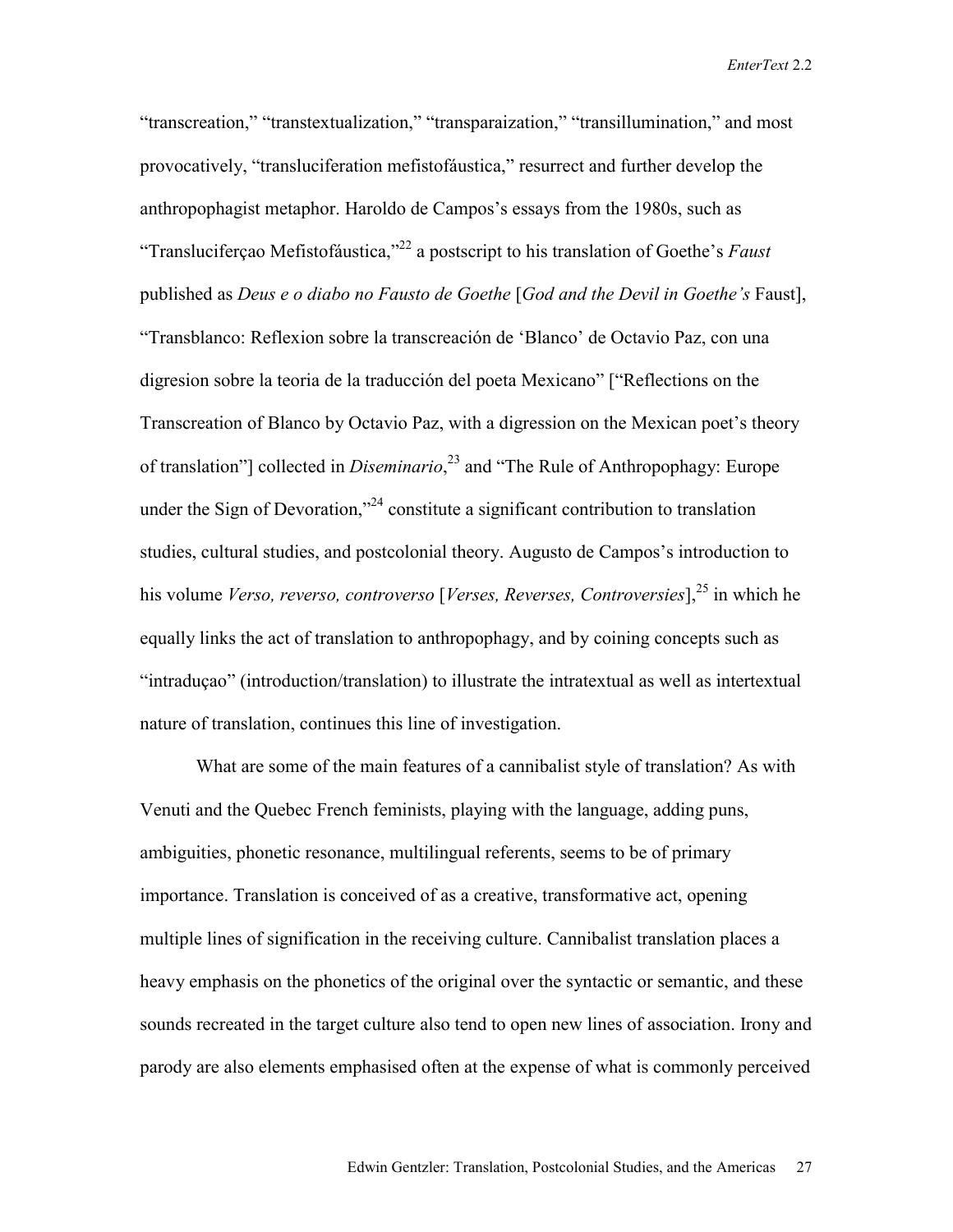as a kind of pseudo-morality of the source culture. Haroldo de Campos's interpretation of the final stanzas of Goethe's *Faust*, parodying interpretations that emphasise Christian moralising, might serve as one example. In addition, and perhaps most radically, the translator has the freedom to interject local referents into the text: Augusto de Campos, for example, intersperses lines from Brazilian folksongs into his translations of John Donne, creating a kind of transcultural hybrid form that resonates in both European and Brazilian cultures.

For the Brazilian writers, translators, and filmmakers, cannibalism has become one of the primary conceits for illustrating Brazilian cultural difference, its bi-cultural development, and its complex and often contradictory identity as a nation. Its citizens have developed by absorbing many European values, but at the same time by not ignoring their indigenous roots. By reinterpreting, rewriting, and translating their own culture, incorporating positive elements from both European and Brazilian traditions, but at the same time questioning European sources with ethnocentric prejudices against indigenous peoples, these writers have arrived at a theory of translation and identity formation that is historically rich, culturally diverse, and theoretically highly original, anticipating many of the debates characteristic of critical theory in the West today. For many of the Brazilian translation scholars, there is an emphasis on international as well as national traits in their identity formation, on polylingualism rather than monolingualism and on complex hybrid cultural formation rather than on segregated, nativist, and often xenophobic views. Cannibalism has become perhaps the leading cultural metaphor in Brazil, reflecting the possibility of creating a new national culture, one not imitating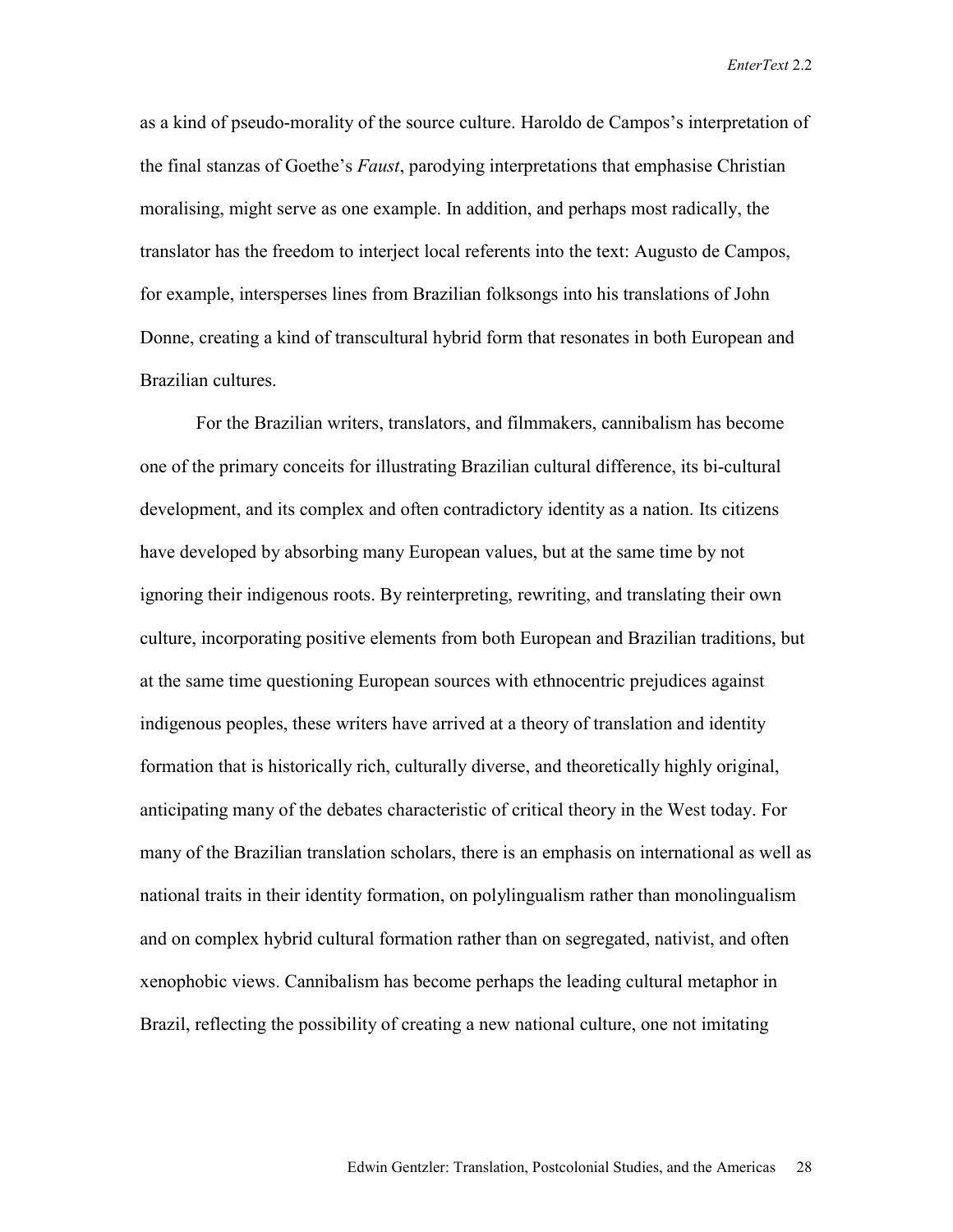European or North American culture, but one blending elements of both North and South, European and indigenous, First and Third World.

In recent years, however, a powerful critique of cannibalism theory has been accumulating in Brazil, led by Roberto Schwarz, one of the most respected critics of Brazilian literature. In his *Misplaced Ideas: Essays on Brazilian Culture*, 26 Schwarz suggests that Haroldo de Campos's move from *antropofagia* to transculturalisation and transluciferation reveals the failure of Brazil's modernising project, especially the failure of the intellectual elite of the country to construct their own identity. Indeed, much recent social as well as literary criticism regarding Brazil is characterised by commentary on the increasing failure of the culture to achieve the modernism and industrialisation of other Western nations. Rather than integration and interdependence, Schwarz sees disintegration and deeper and deeper dependencies, especially in the realm of economics, employment, and technology. Schwarz sees the goal of modernising via a cannibalist process of blending the rural Brazilian with the urban European as largely unattainable, another kind of utopian, elitist desire out of step with the realities of the situation.

Schwarz addressed Oswald de Andrade's poetry directly in an essay titled "The Cart, the Tram and the Modernist Poet" from *Misplaced Ideas*. 27 On the one hand, Schwarz provides an insightful reading of one small poem by Oswald de Andrade about a horse-drawn cart stuck on a tramline and the reactions of the driver and the lawyers to the incident, pointing out the confrontations between industrialisation (the tramlines) and the primitive (horse and cart), between the cosmopolitan (the lawyers) and the indigenous (the driver). Yet his conclusions are a bit harsh, for Schwarz finds Oswald de Andrade's poetry "easy" and "illusionary," allied to the discourse of conservative modernisation,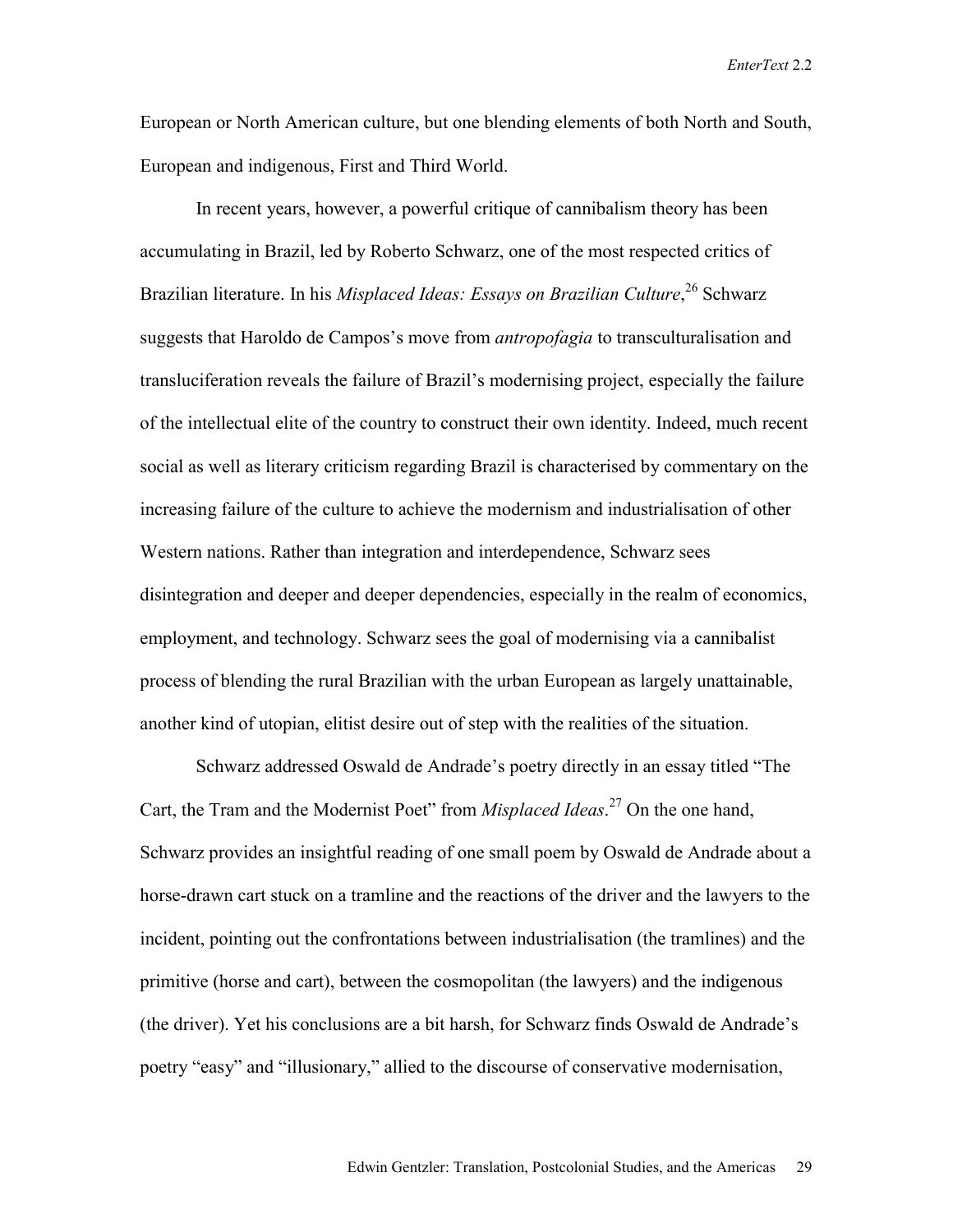pre-figuring cosmopolitan bourgeois culture, and, in sum, a kind of "critical jingoism."28 He views Oswald de Andrade's theory as equally unsuccessful, offering only an "allegory and quasi-theory of Brazilian national identity" and later "a certain admixture of unreality and childishness."29 Schwarz is even more damning regarding the verse of Augusto de Campos. In an essay titled "A Historic Landmark" from the same collection, Schwarz again gives a perceptive reading of the concrete poem "Póstudo" [posteverything] by Augusto de Campos, published in the arts section of the *Folha de São Paulo.*<sup>30</sup> He regards the adjectives used to sum up the work and the theory as even more pointed and personal, finding it regressive, dogmatic, ignorant, and banal. Schwarz finds Augusto de Campos selfishly interested in only "blowing his own trumpet" and "owing nothing to anybody,"<sup>31</sup> rather than commenting, actually rather sadly and generally, upon the end of the age of the proliferation of post-structural theories.

Schwarz suggests that his own views on culture, which are expressed in more materialist terms than the literary cannibals he critiques, are more relevant to the conditions of what he refers to as the "real world" rather than the "misplaced" realm of ideas and identity. In my mind, however, this critique of cannibalism is not a new one, but a dated one, based on early Marxist objections to the decadent "art for art's sake" experiments of the West. It should come as no surprise that Schwarz's primary area of literary interest is the nineteenth-century realistic novel, and the theorists he prefers tend toward Marx, Lukács, Benjamin, Brecht, and Adorno. Schwarz's assessment of the Brazilian cannibalist seems to me less well argued, and often unduly personal and vitriolic, when compared with the rest of his work, and out of touch with an accumulating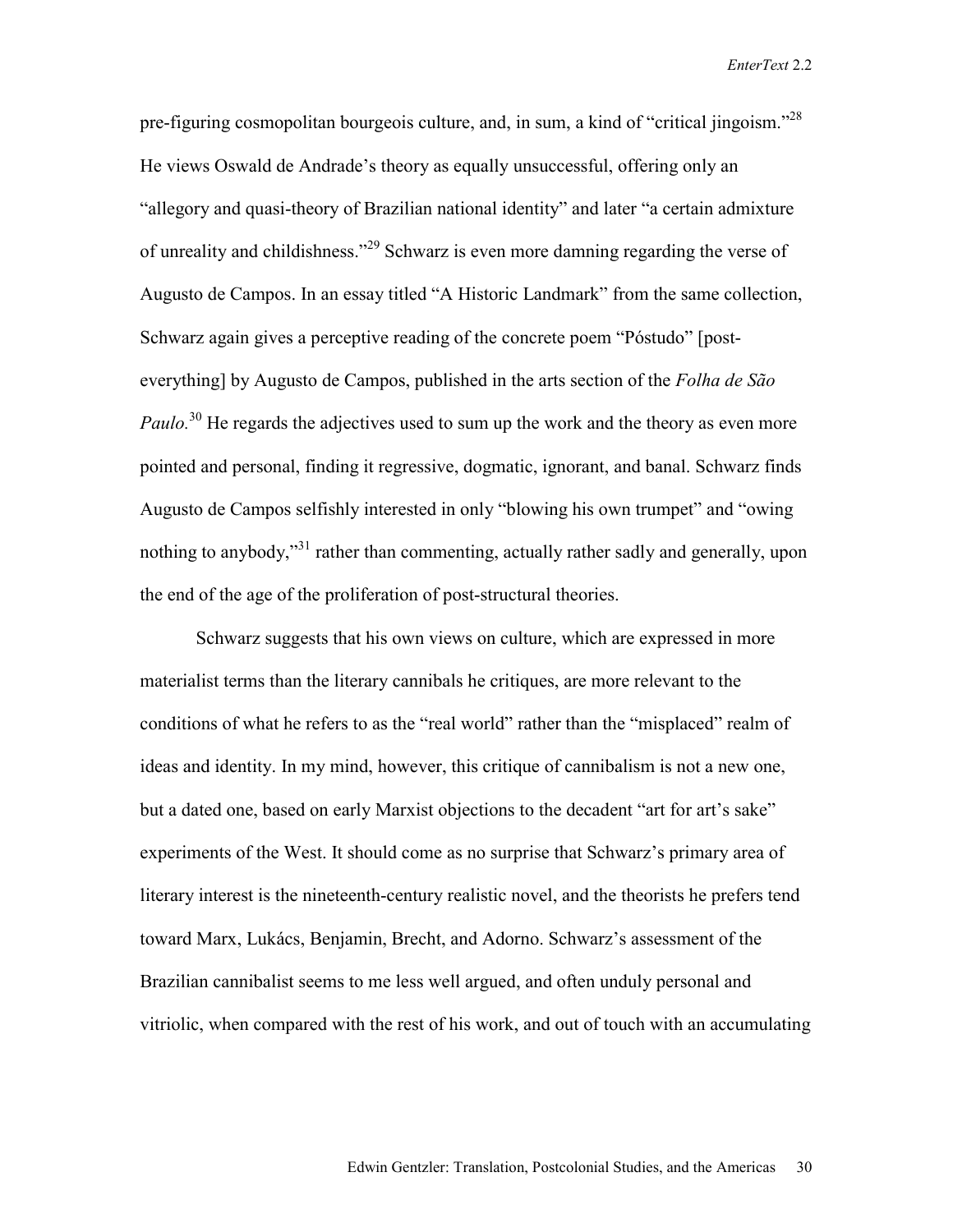mass of data offered by cultural historians, critics, musicians, filmmakers, and postcolonial critics.

 Yet Schwarz is not alone in his critique of the "elitist" nature of the de Campos brothers' theories of translation. Sérgio Bellei in his essay "Brazilian Anthropophagy Revisited"<sup>32</sup> makes similar claims. He suggests that the anthropophagists have a kind of split consciousness, aware of both the "superior" European culture and the material backwardness of their own culture. The "purpose" of the anthropophagists, according to Bellei, was to dissolve the borders between the two.<sup>33</sup> leading to a certain reversibility between Brazil and Europe. For Bellei, thus, the anthropophagists' movement reminds him of an earlier generation of Brazilian Romantic writers.

Bellei is particularly critical of Haroldo de Campos's theory of open multilinguistic hybridisation, which he sees as an easy way of juxtaposing the underdeveloped with the developed on an equal playing-field. For Bellei, this is offensive, for it dismisses real material conditions and the historical stages of evolution. It also reaffirms aesthetics as an autonomous cultural practice cut off from real social practices. Bellei characterises de Campos as arguing that the world is a vast multicultural banquet in which "everybody eats everybody else."34 For Bellei, much depends upon who eats whom, and he finds that the question of power gets deleted from the theory. He traces the movement from the Romantic, through the avant-garde, to the postmodern, all detached and splitting the art from the social realities, as another kind of "art for art's sake." Bellei concludes his essay by arguing that, "As in Campos, texts are here only 'multilingual hybridizations' existing in a pure spatial dimension deprived of any historical depth."<sup>35</sup>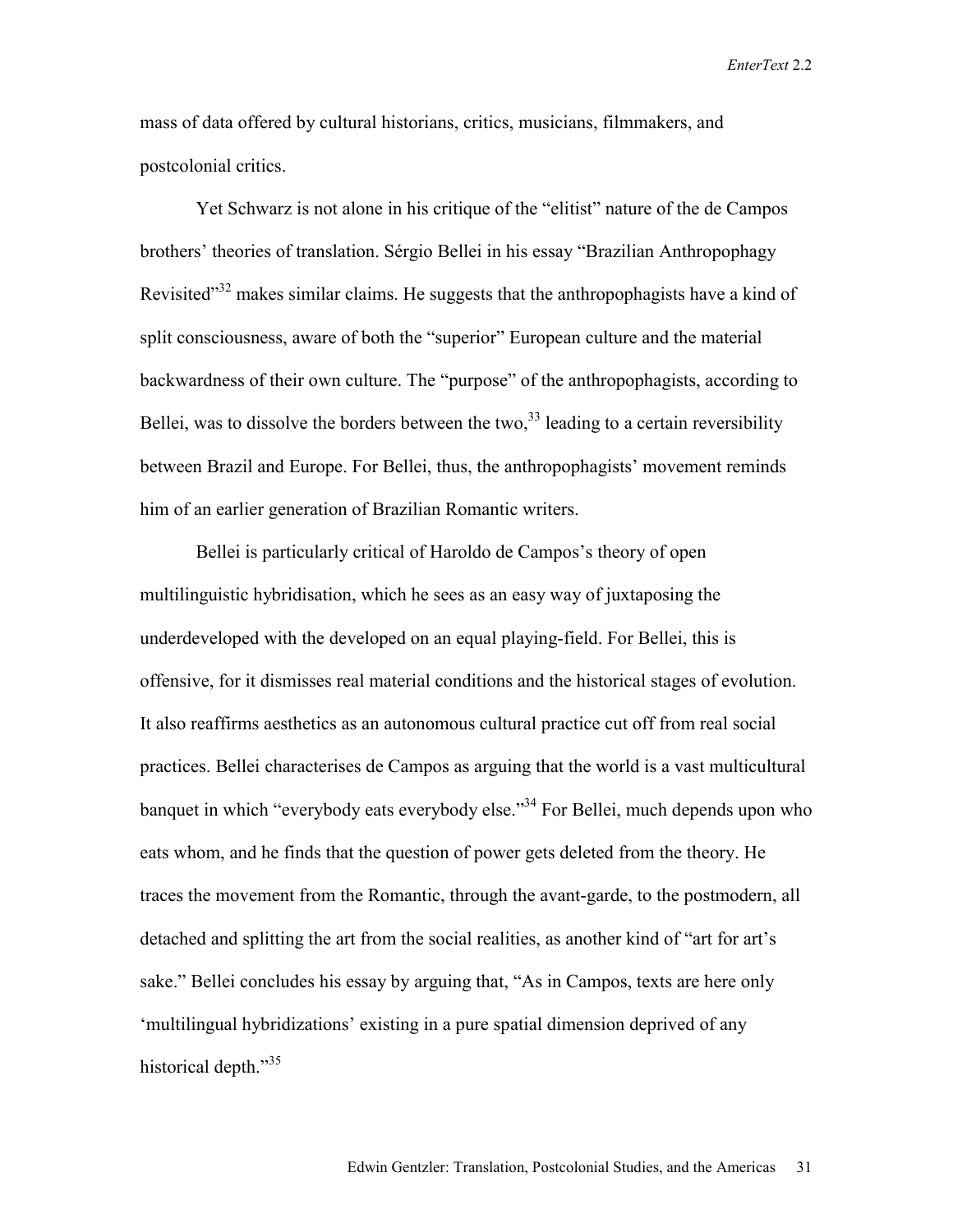To be frank, I do not find that these readings hold. It is precisely the historical depth that does resurface in a cannibalistic translation, invoking native cultural practices before contamination by colonisation from the sixteenth century right through to the forces of globalisation operative in Brazilian culture today. The power dimension is also manifest: cannibalist translators reject images of passive, submissive Native American consumers and instead favour the more aggressive images of the cannibal. The history traced goes back to the early days of colonization, and the trauma induced by colonial repression includes the religious conversions perpetrated by the Jesuits, the economic oppression carried out by the European-Brazilian governing elites, and the military dictatorship of the 1960s. In addition to the translators, many poets, artists, musicians and, later, filmmakers also invoke the metaphor to resist European assimilation and dependent relations throughout Brazilian history. Many artists feel that today the dominant, conservative social classes still control the power structure and that nothing has really changed. Filmmaker Pedro Andrade, for example, director of the cannibalist classic *Macunaíma* writes, "The present work relationships, as well as the relationships between people—social, political, and economic—are still basically cannibalistic. Those who can 'eat' others through their consumption of products . . . Cannibalism has merely institutionalized itself, cleverly disguised itself. The new heroes, still looking for a collective consciousness, try to devour those who devour us."<sup>36</sup>

What critics such as Bellei and Schwarz seem not to see are the political ramifications of a marginal culture constantly bombarded by Euro-American culture. The question of what constitutes the Brazilian nation and identity is more complex than ever. And the transnational dimension, with the international media and multinational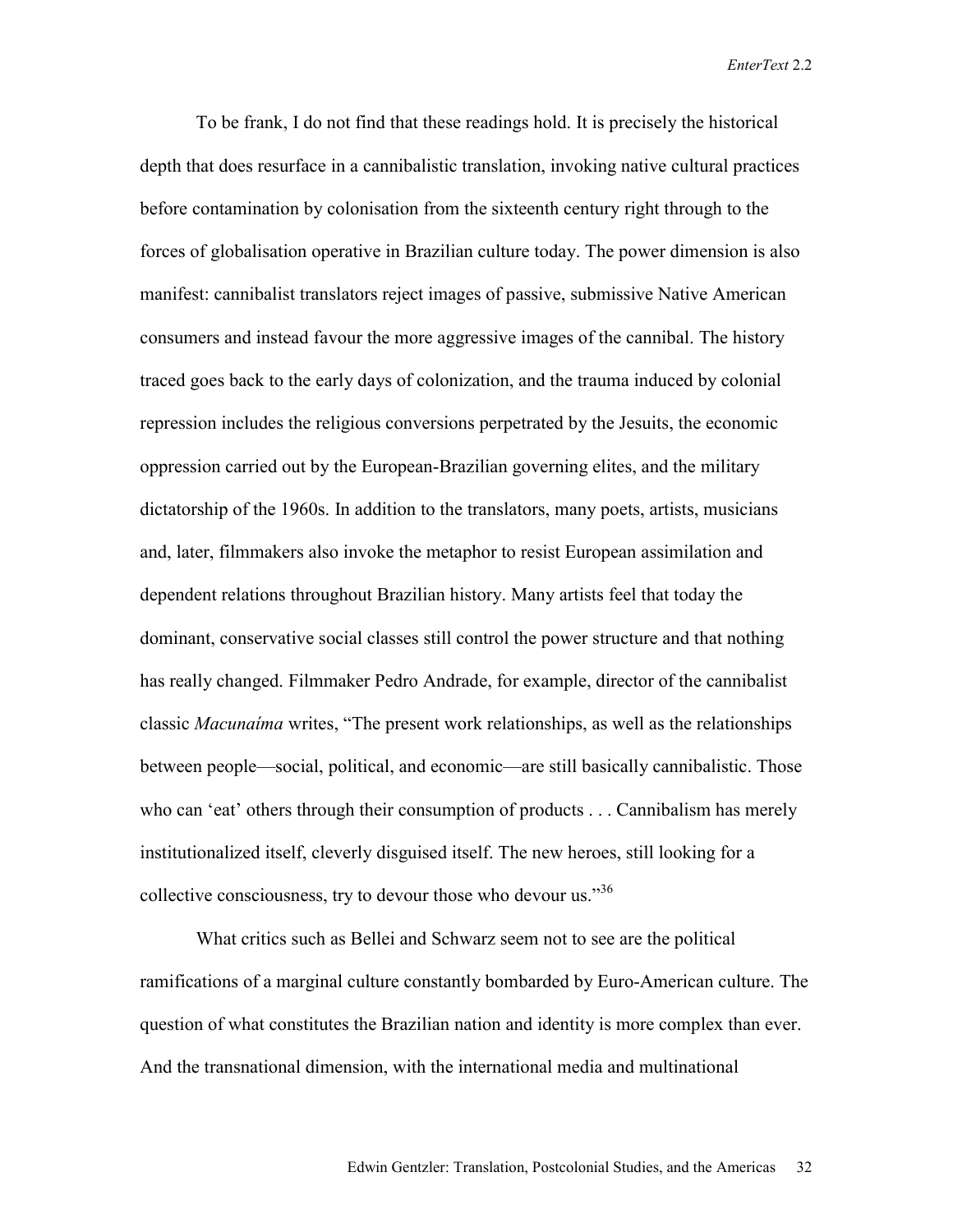capitalism, is increasing rather than decreasing. Rather than divorced from issues of power, I suggest that the cannibals have kept Brazilian identity alive by destabilising colonial and global institutions of power. Whatever Brazilian identity might be, it is not something fixed, inherent, or universal in and of itself, but is constantly evolving and changing, nourished by international as well as national ideas. What is unique about the anthropophagist translators is that rather than convert to European values and ideas, or merely to juxtapose indigenous ideas with European ones, they use the European ideas in an emancipatory fashion in the creation of new cultural identities, ones not separated from but embedded in multiple cultural traditions. Through this process of selecting the best of another culture, adapting and consuming it, and then making it one's own, in short through a process of transculturalisation similar to the anthropophagist's, Brazilians may be better suited to adapt to the new world order than other cultures caught up in more traditional First World/Third World relations.

#### **Conclusion: Rethinking Postcolonial Translation**

In the light of the above discussions, now is a particularly good time to rethink the various "postcolonial" theories emerging from the Americas as well as the first wave of critiques of those respective theories. While all were conceived to break down hegemonic norms governing the respective countries and to open the way to new forms of thinking about translation phenomena and for new ways to import difference, it is becoming increasingly clear that any unilateral application of strategies that might work in one country may not work in another country or situation. I am reminded of Gayatri Spivak's criticism of North American feminism that there does seem to be a tendency among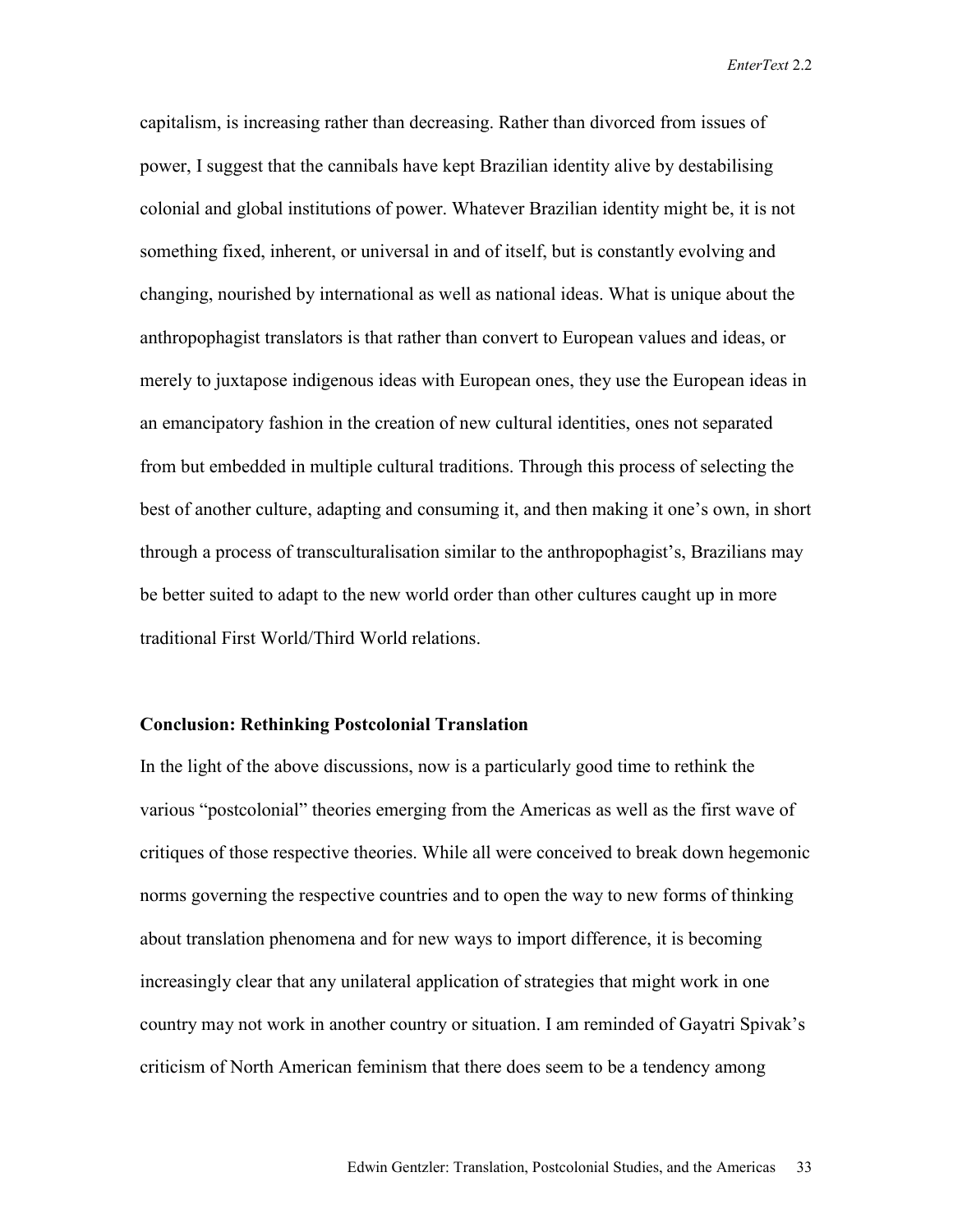North American intellectual circles to make all Third World writing sound the same that the woman peasant writer from India begins to sound the same as the male writer from Taiwan.<sup>37</sup> I am sceptical of any universalising theory at this point, and what is most interesting about postcolonial translation is the multitude of different cultures, ideas, traditions, gender roles, religions, myths, and metaphors. To collapse these into any fixed notion of sameness or difference would be a shame.

 If we have learned anything from postcolonial translation in the Americas to date, it is that it is much too early to place any limits on the forms and strategies open to postcolonial translation. Rather than one approach—be it modern/postmodern, foreignizing/fluent, masculine/feminist, cannibalistic/Christian—I advocate that we allow for multiple approaches, and diverse and even contradictory strategies, depending upon the text, the communicative situation, and the audience. While I personally do not particularly like traditional strategies of being strictly wedded to the source text, I am also not too enamoured with the new "laws" being generated by target-oriented scholars. While the flaws of Venuti's, Brossard's, and de Campos's theories are now manifest, they are at least experimenting with new forms and strategies, and are challenging notions that historically have been used to suppress and marginalise ethnic minorities within cultures

 In terms of rethinking postcolonial translation from the standpoint of the Americas, questions asked include whether Venuti's theory is elitist, and how? Are the Canadian feminists "womanhandling" texts in the same way as male translators such as Steiner? Is their approach another essentialising approach? Is a cannibalistic form of translation another form of "art for art's sake" divorced from real practical politics? I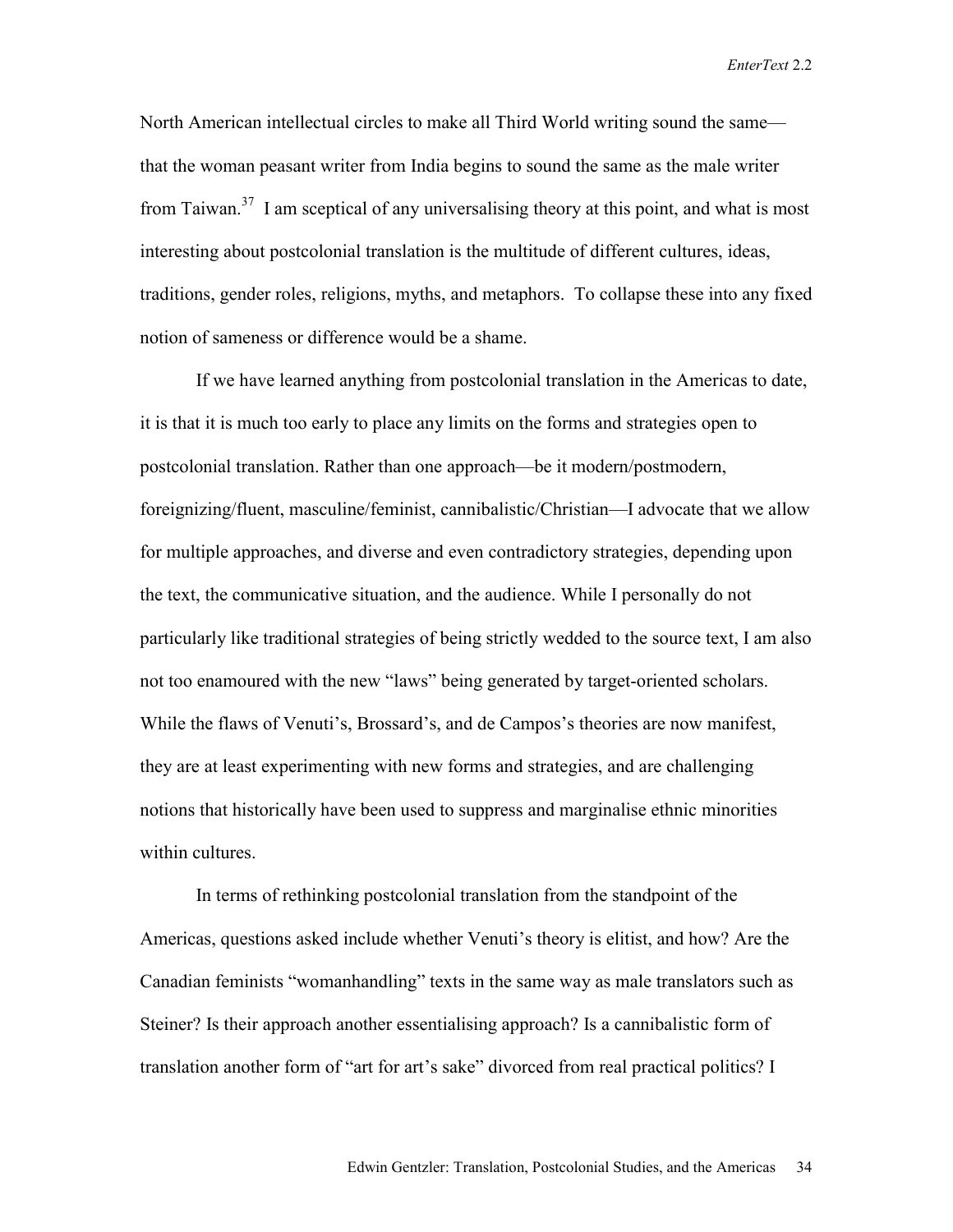have welcomed foreignizing translations, feminist translations, and cannibalist translations, which I find innovative, intellectually fascinating, and more often than not giving voice to new perspectives and ideas. Venuti's "foreignizing" approach in his translations of Tarchetti, for example, remind me of Brechtian theatre, with his estranging, alienation effects. What is wrong with reminding the reader that they are reading a translation, or with the translator making him/herself visible in the process? And Brecht's theatre, the Threepenny Opera in Berlin, also performed translations— Russian translations, Greek translations—but using the same techniques developed by Brecht in his own work. Actors would step out of character, interrupting the flow of the piece, reminding the audience that they are not getting a transparent view of the work and forcing them to think about the processes of cultural mediation. With regard to the Canadian feminist theory of translation, are the critics not unfairly equating "womanhandling" with "manhandling"? Perhaps "womanhandling" might be something slightly different—perhaps something more reverent, respectful, collaborative, and creative rather than the violent, invasive, possessive, and manipulative connotations implied by the male term. While the French feminists have been accused of "essentialising," I am not so sure that the same criticism applies to the Canadian women, who to me seem very cognizant of the fact that all discourse is mediated and multiple, embedded in systems of power but also capable of changing those very same systems. I would use terms such as dialogical, intersemiotic, multicultural, and performative to describe their practice, rather than the reductive label "essentialising." With regard to the cannibals from Brazil, the "art for art's sake" critique seems levied by critics using Marxist models based on class rather than literary and linguistic models, and the modes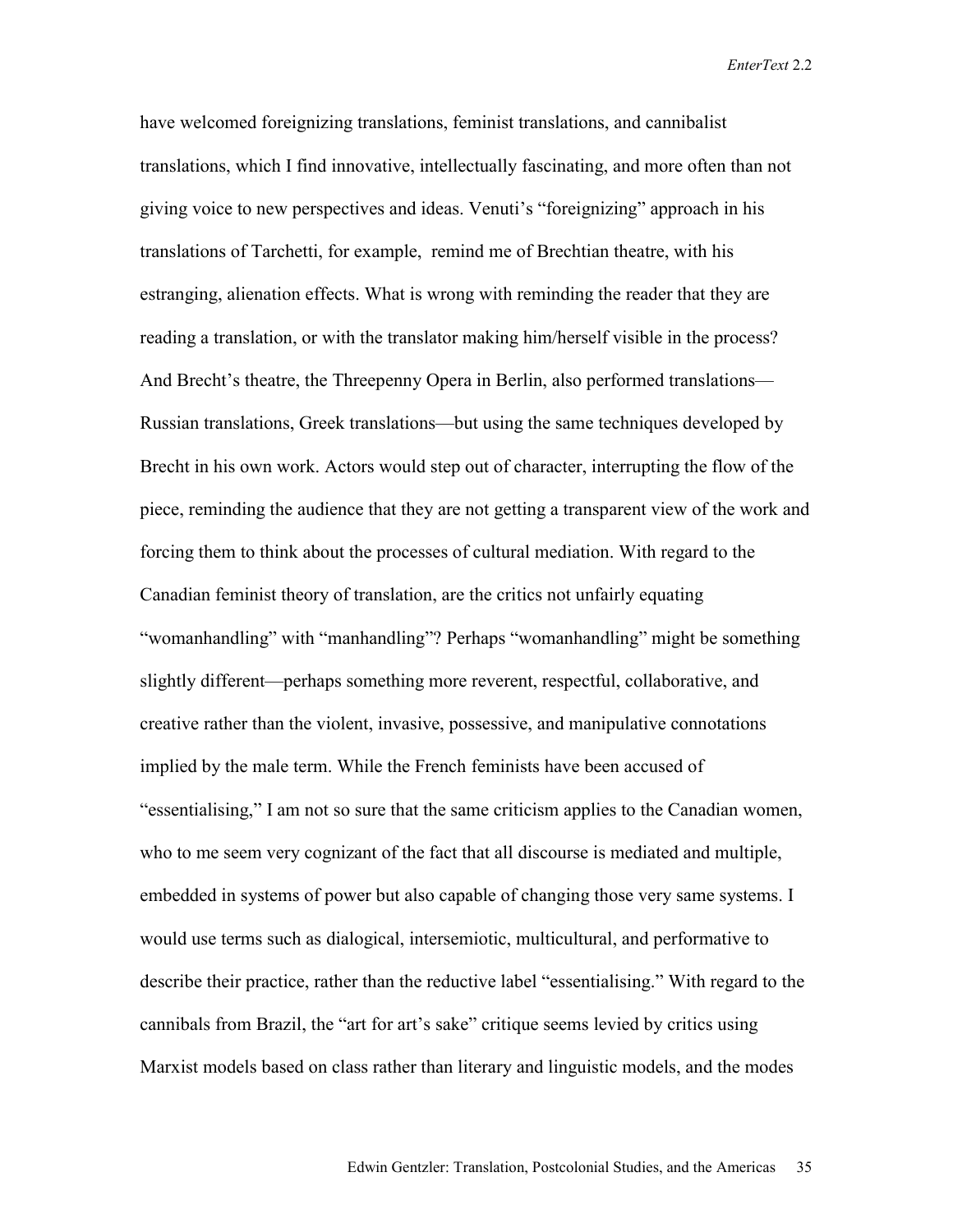of colonisation, particularly in a postcolonial world, do not necessarily follow the lines of straight class analysis. Colonisation of ideas can take place at all levels of society, including the intellectual elite as well as the working classes. I return to thinking about the negotiations that led to the San Andrés accords in Mexico, and Marcos's desire to allow more voices to be heard during the negotiation process. As we begin summarising and classifying this first wave of postcolonial translation scholarship, I urge the field neither to uncritically accept, nor too critically reject any one theory. Rather, I suggest that scholars continue with an open mind, open multiple versions, and remain open to translators' voices from all parts of the culture. Postcolonial translation studies is still in its infant stages, and before falling into rhetorical strategies of affirmation or negation, I suggest creating more openings and letting more thoughts proliferate. Let's have more voices at the table rather than fewer. Too many voices have been silenced for too long.

> Nos armamos luz a luz de los espectros que somos. Somos más que todos juntos, somos más que los pétalos del misterio.

> > Graffiti en los muros de una estación de ferrocarril<sup>38</sup>

 $\overline{a}$ 

<sup>1</sup> Luis Hernández Navarro and Ramón Vera Herrera, eds., *Acuerdos de San Andrés* (Mexico City: Ediciones Era, 1998).

<sup>2</sup> Lawrence Venuti, ed., *Rethinking Translation: Discourse, Subjectivity, Ideology* (London: Routledge, 1992); *The Translator's Invisibility: A History of Translation* (London: Routledge, 1995); *The Scandals of Translation: Towards an Ethics of Difference* (London: Routledge, 1998); Mona Baker and Lawrence Venuti, eds., *The Translation Studies Reader* (London: Routledge, 2000). 3

 $3$  Venuti (1992), 3-5.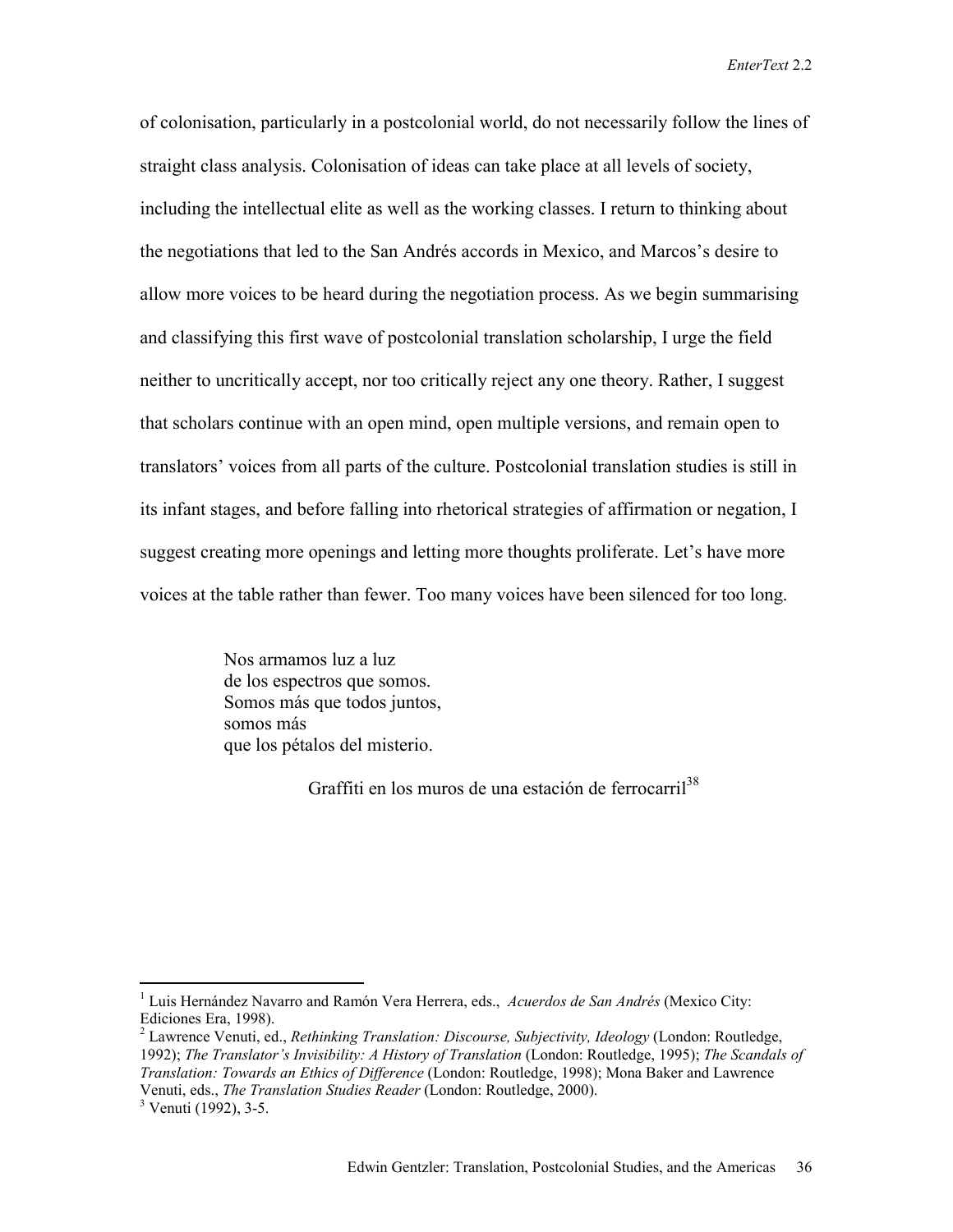<sup>6</sup> Marilyn Gaddis Rose, "Foreignizing or Domesticating: Debating Norms Goes With the Territory," in Edith F. Losa, ed., *Keystones of Communication: Proceedings of the 34th Annual Conference of the American Translators Association* (Medford, NJ: Learned Information, 1993, 265-71), 266. 7

 Douglas Robinson, *What is Translation? Centrifugal Theories, Critical Interventions* (Kent, Ohio: Kent State University Press, 1997).

<sup>8</sup> John Milton, "Translation, Book Clubs, and Popular Culture" (unpublished, presented for position as Livre Docente at the University of São Paolo, 1999).

<sup>9</sup> Michael Cronin, *Translating Ireland: Translations, Languages, Cultures (Cork: Cork University Press,* 1996), 136ff.

<sup>10</sup> Nicole Brossard, *Picture theory* (Montreal: Nouvelle Optique, 1982), *La Lettre aérienne,*essays (Montreal: Editions remue-ménage, 1985) trans. Marlene Wilderman, *The Aerial Letter* (Toronto:

<sup>11</sup> Nicole Brossard: *L'Amer, ou, Le Chapître effrite: Fiction théoretique* (Montreal: Quinze, 1977), trans. Barbara Godard as *These Our Mothers; or, The Disintegrating Chapter* (Toronto: Coach House, 1983); *Picture Theory*, trans. Barbara Godard (Montreal: Guernica, 1991); *Sous la langue / Under the Tongue,*  trans. Susanne de Lotbinière-Harwood (Montreal: L'Essentielle, 1987); *Mauve Desert*, trans. Susanne de Lotbinière-Harwood (Toronto: Coach House, 1990).

<sup>12</sup> Susanne de Lotbinière-Harwood, *Re-belle et infidèle: La traduction comme pratique de réécriture au feminine / The Body Bilingual: Translation as a Rewriting in the Feminine* (Montreal: Editions remueménage / Toronto: Women's Press, 1991), 35.

 $^{13}$  Ibid.

14 Louky Bersianik, *Les terribles vivantes / Firewords,* dir. Dorothy Hénaut (Canadian National Film Board / Studio D Film, 1987). 15 Lotbinière-Harwood, 118.

<sup>16</sup> Ibid.<br><sup>17</sup> Barbara Godard, "Theorizing Feminist Discourse/Translation" (*Tessera* 6, 1989, 42-53), 50.

<sup>18</sup> Rosemary Arrojo, "Feminist, 'Orgasmic' Theories of Translation and their Contradictions" (*TradTerm*, São Paulo, 2, 1995) 67-75.

<sup>19</sup> Ibid., 74.<br><sup>20</sup> Oswald de Andrade, "Manifesto Antropófago" (*Revista de Antropofagia* May 1928), 1.

<sup>21</sup> Dos Santos 1929.<br>
<sup>22</sup> Haroldo de Campos, *Deus e o diabo no Fausto de Goethe* (São Paulo: Editora Perspectiva, 1981).<br>
<sup>23</sup> Lisa Block de Behar, ed., *Diseminario* (Montevideo: XYZ Editores, 1987).<br>
<sup>24</sup> Haroldo de

<sup>25</sup> Augusto de Campos, *Verso, reverso e controverso* (São Paulo: Editora Perspectiva, 1978).<br><sup>26</sup> Roberto Schwarz, *Misplaced Ideas: Essays on Brazilian Culture* (London: Verso, 1992).<br><sup>27</sup> Ibid

 $28$  Ibid., 111.

 $^{29}$  Ibid., 116, 123.

30 Augusto de Campos, "Giacinto Scelsi, um Velho Novíssimo" (*Folha de São Paulo,* 8 de septiembre de 1985).

 $31$  Schwartz, 192.

<sup>32</sup> Sérgio Luiz Prado Bellei, "Brazilian Anthropophagy Revisited" in Francis Barker, Peter Hulme and Margaret Iverson, eds., *Cannibalism and the Colonial World* (Cambridge: Cambridge University Press, 1998), 87-109.

33 Ibid., 91-2.

 $34$  Ibid., 106.

 $35$  Ibid., 108.

36 Randal Johnson and Robert Stam, eds., *Brazilian Cinema,* 3rd ed., revsd. (New York: Columbia University Press, 1995), 82-3.

 $\frac{1}{4}$ Venuti (1995), 148ff.

<sup>5</sup> Venuti (1992), 12-13; (1995), 182-83.